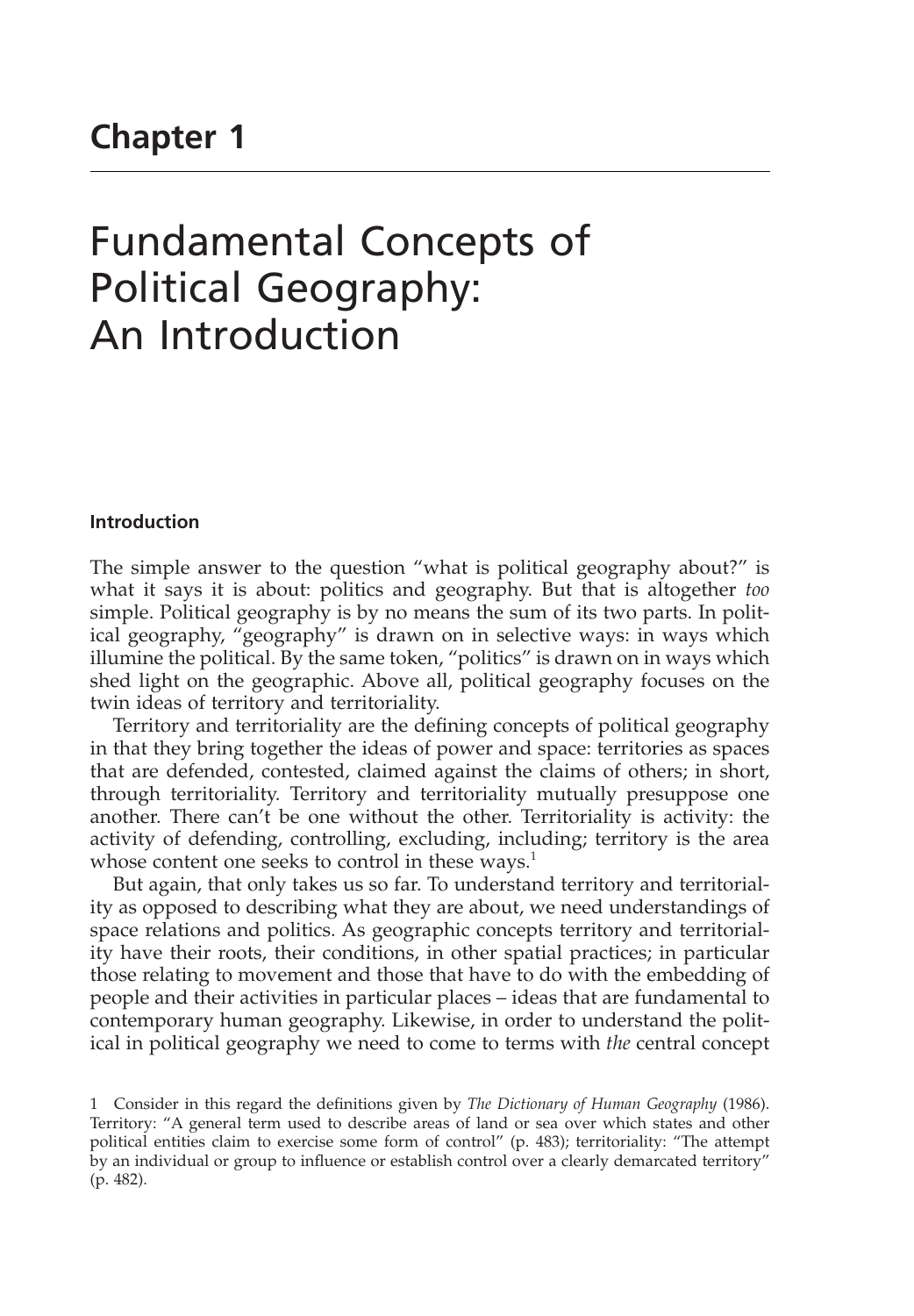of modern political science, the state. The state is itself an expression of territorial power: it has an area over which it claims jurisdiction, it has boundaries and it has powers to influence movement and what goes on in any part of its jurisdiction. For any territorial strategy, any expression of territoriality advanced by a neighborhood organization, a business or ethnic group, or whatever, the state is, accordingly, of crucial significance.

This begs the question, however, of what motivates people to defend particular areas and so to seek out the help of the state. It also begs the question of why the state might be responsive. Territory itself has no substance and what motivate people are interests which are, by definition, substantive in character: they refer to things, perhaps symbols, that people want. In short we need some concept of what it is that drives people in their territorial activities and what produces conflict over territory. Ultimately it has to do with our relationship to the material world: our need to relate to that world if we are to survive. But that relationship is always socially mediated. It is always in and through others that we appropriate and transform aspects of that material world into forms which we can use. Concepts of social process, therefore, are central to understanding territory and territoriality. But specifically *what* social process are we talking about? In human history there has been a succession of highly diverse social formations. This book, however, has to do with the political geography of the specifically *contemporary* world. Accordingly our focus here has to be that highly dynamic force that we know as capitalism.

Now, this may sound as if the treatment is to be economically deterministic. This is far from my aim. Rather I recognize that social life is highly diverse; that it consists of many different conditions, without which it could not function. There is something that I will call the social process that is separate from capitalism. But capitalism is the energizing moment of that process and continually strives to mobilize those other conditions for its own purposes. And in this it is no different from previous forms of social life. Production is always the central pivot around which social life is continually being organized and shaped.

In the first major section of this opening chapter, therefore, the three principal ideas around which the argument in this book is organized are introduced: territory, the state, and the social process. The second part of the chapter is devoted to a consideration of some case studies through which I want to illustrate how these fundamental ideas can be applied. In a brief closing section I will then outline how the book as a whole is organized.

## **Fundamental Concepts**

## *Territory*

The core concepts of political geography can be stated quite simply: they are *territory* and *territoriality*. These ideas are inextricably interrelated. Territory is to be understood through its relations to those activities we define as terri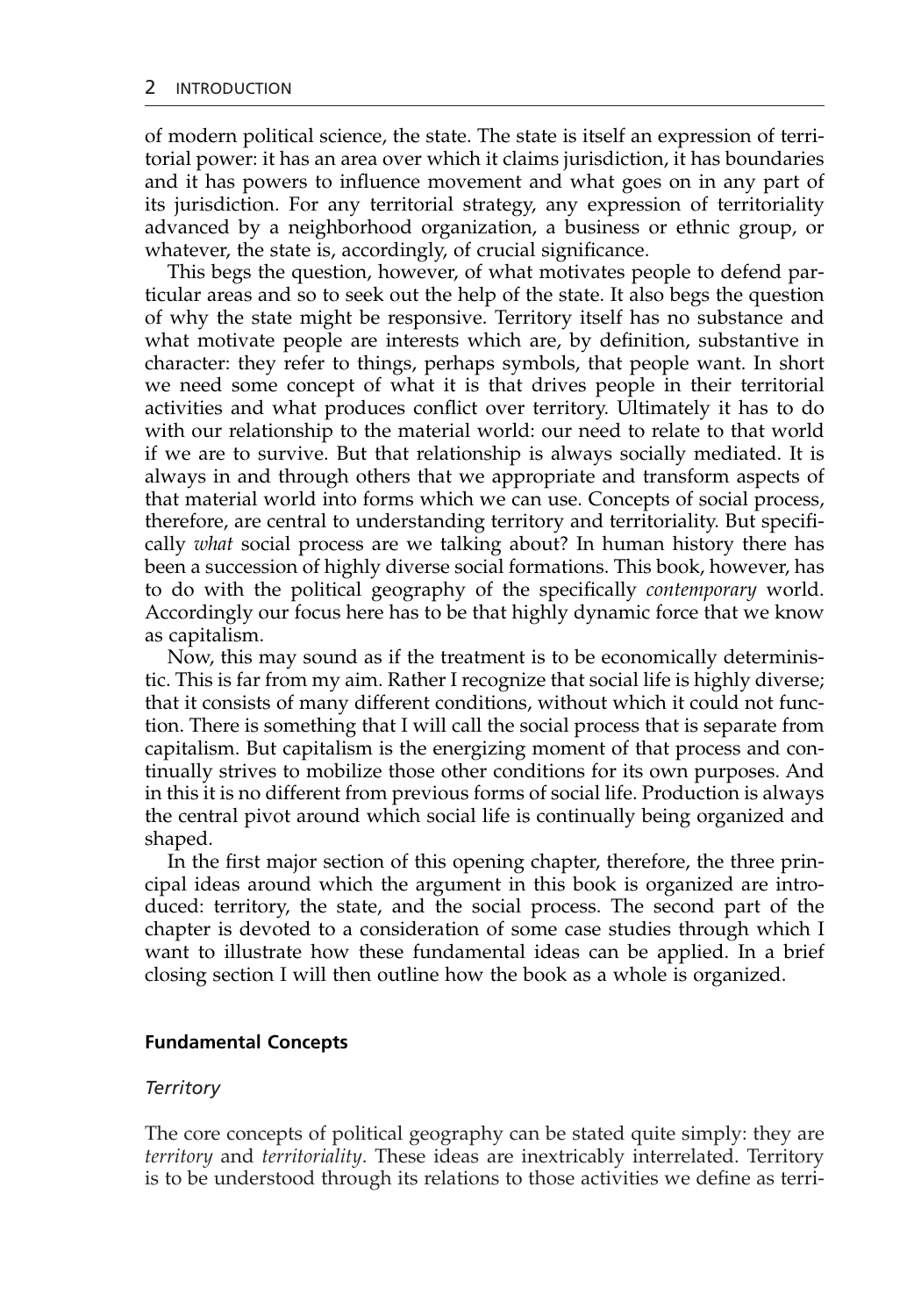torial: the exercise of territoriality, in other words. Robert Sack (1983) has defined it as activity aimed at influencing the content of an area. This means that activities of an exclusionary or, alternatively, of an inclusionary nature would be regarded as territorial and the area the content of which one wants to influence as the territory in question. This means that in addition to territory having associations of area and boundary it also has ones of defense: territories are spaces which people defend by excluding some activities and by including those which will enhance more precisely what it is in the territory that they want to defend.

In these terms examples of territorial activity are legion. Import quotas and tariffs are obvious cases in point as are restrictions on immigration. Sometimes the products whose movement is being regulated have a strong cultural content: the French government has tried to limit the amount of non-French programming shown on French television. This is not to say that exclusionary processes are limited to the level of the nation state so that the territory that political geographers focus on is that of the state's jurisdiction. Examples can be found at all manner of scales: the gated communities that have become common in the suburbs of many American cities, for example; or the greenbelts which surround every British city of any size and which limit new residential development within their boundaries. And the latter example reminds us that *any* form of land use zoning is a territorial form of activity.

There are also activities or processes of a more inclusionary nature. People and organizations try to regulate the content of geographic areas by attracting in certain sorts of people or activity. The constitution of the state of Israel mandates that all Jews should be accorded full rights of residency in Israel if they should request it. A different sort of example has to do with the channeling of investment flows. For many years in the United States local and State<sup>2</sup> governments have implemented a variety of policies the goal of which has been to attract new investment inside their boundaries: investment that will, among other things, generate employment and add to the local tax base. This sort of activity is now becoming more common in Western Europe. The member states of the European Union have been especially active in competing for choice investments like those of the Japanese auto companies.

This is not to say that exclusionary and inclusionary forms of policy are unrelated. What is inclusionary for some may be exclusionary for others, and that may be the point of the exercise. Gentrification has been a common housing market process in neighborhoods close to the downtowns of major cities in both North America and Western Europe. As wealthier people move into an area so rents and housing prices tend to increase. This results in the exclusion of long-term, low-income residents who can no longer afford the rents. But this is a process the gentrifiers promote through trying to secure for the area various local government expenditures and regulatory policies that will make the area more attractive to the well heeled buyer. And one of the purposes of that is, through the medium of increasing real estate

<sup>2</sup> Throughout this book I use State with a capital "S" to indicate US (and Mexican) States, and state with a lower case "s" to indicate the state as a universal concept.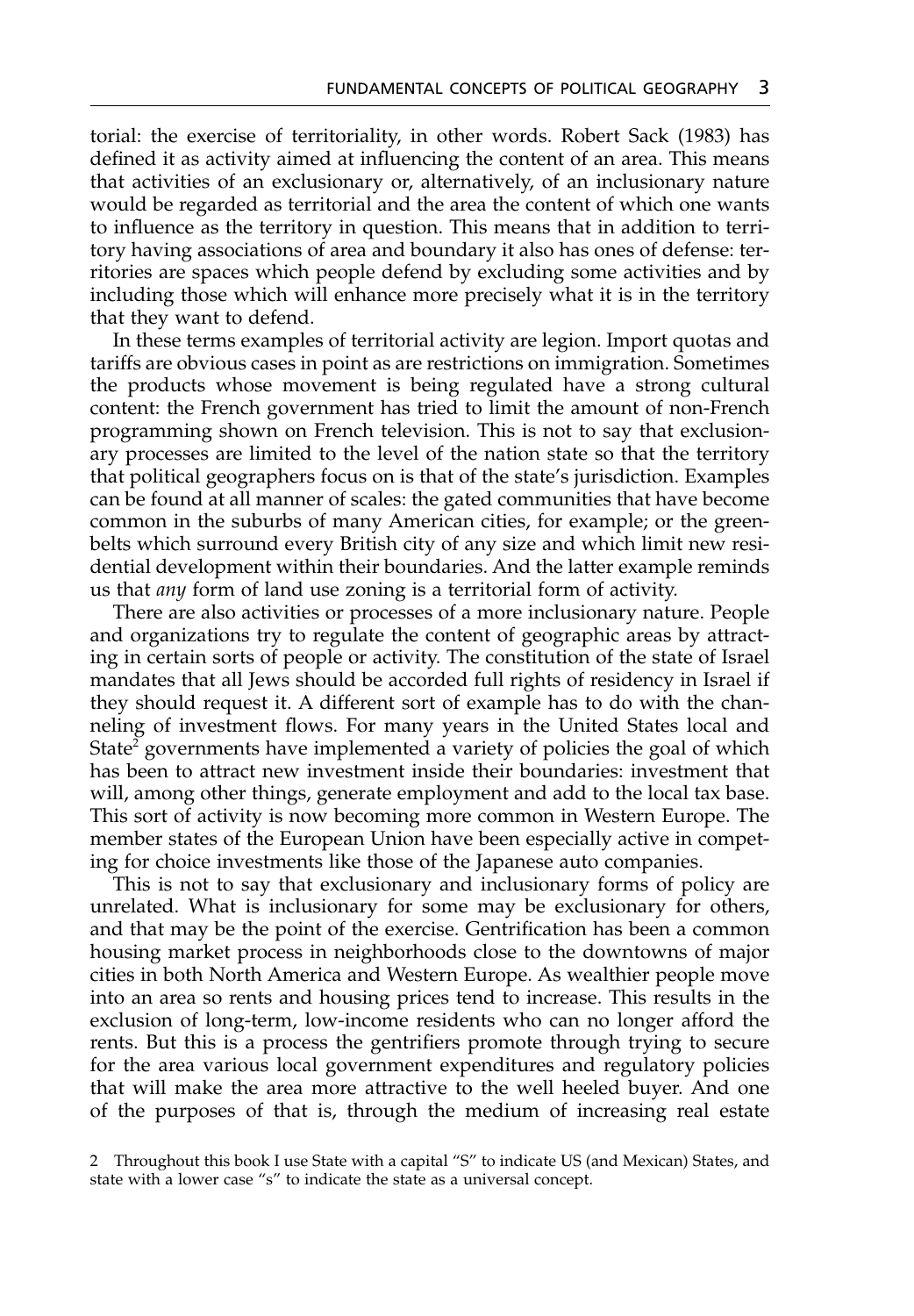values, to drive out the poor, who for various reasons are regarded as lowering the tone of the area, perhaps introducing a criminal element into the neighborhood.

The idea of territoriality is derivative of other concepts absolutely crucial to contemporary human geography. These are the related ones of mobility and immobility. Geography, bear in mind, is the study of objects, activities, institutions from the standpoint of their space relations (both internal and external), what we might call their various where-nesses. These include their accessibility relations with respect to one another, and their distributions.

One way of studying human geography is in terms of movements. This was a dominant theme in the spatial analysis school which dominated human geography for much of the sixties and which is still influential today. The point is that the reproduction of a particular distribution of objects – factories, houses, highways, airports, the people themselves – depends on various sorts of flow: movements of raw materials for the factories, movements of money with which to buy the raw materials, movements of labor among others. To the extent that the geography of movement changes then so will the distribution of houses, factories, and the like. As investment moves out to the suburbs, for example, so the form of the city changes: housing is added on the edge but we often find housing towards the center of the city being deleted. The shift of investment to the suburbs is a major reason for the fact of housing abandonment that is so apparent in some American central cities, like Detroit and Chicago.

But more recently, the converse of movement, the idea of settlement, of immobilization or embedding in a particular place, has come to be recognized as of immense significance. This is particularly so from the standpoint of understanding territoriality. It is certainly true that people move around. Residential mobility within cities is a fact of life and without it realtors would go out of business. And people also move over much longer distances, retiring from, say, New York or Montreal to Florida or from the United Kingdom to the Costa Blanca in Spain. In similar fashion firms move. They close or sell factories in one location and shift their operations elsewhere. But there are contrary tendencies as well. People, firms, organizations of all types get embedded in particular places: embedded in the sense that other places become costly substitutes for their current locations. People put down what are often referred to as "roots." They buy houses in neighborhoods, and raise families. Their children marry and some, at least, will live in the same city. People also get locked into particular careers with particular firms: they develop skills which are appropriate to their particular employer but which have limited portability. So leaving the area, moving elsewhere, can mean a serious diminution of life chances, a deep sense of loss as one moves away from one's loved ones and the familiar, or both. Even owning a house is a source of geographic inertia since buying and selling is such a protracted and time-consuming process.

In similar fashion firms develop collaborative relations with other firms in the same locality and these can be a source of competitive advantage.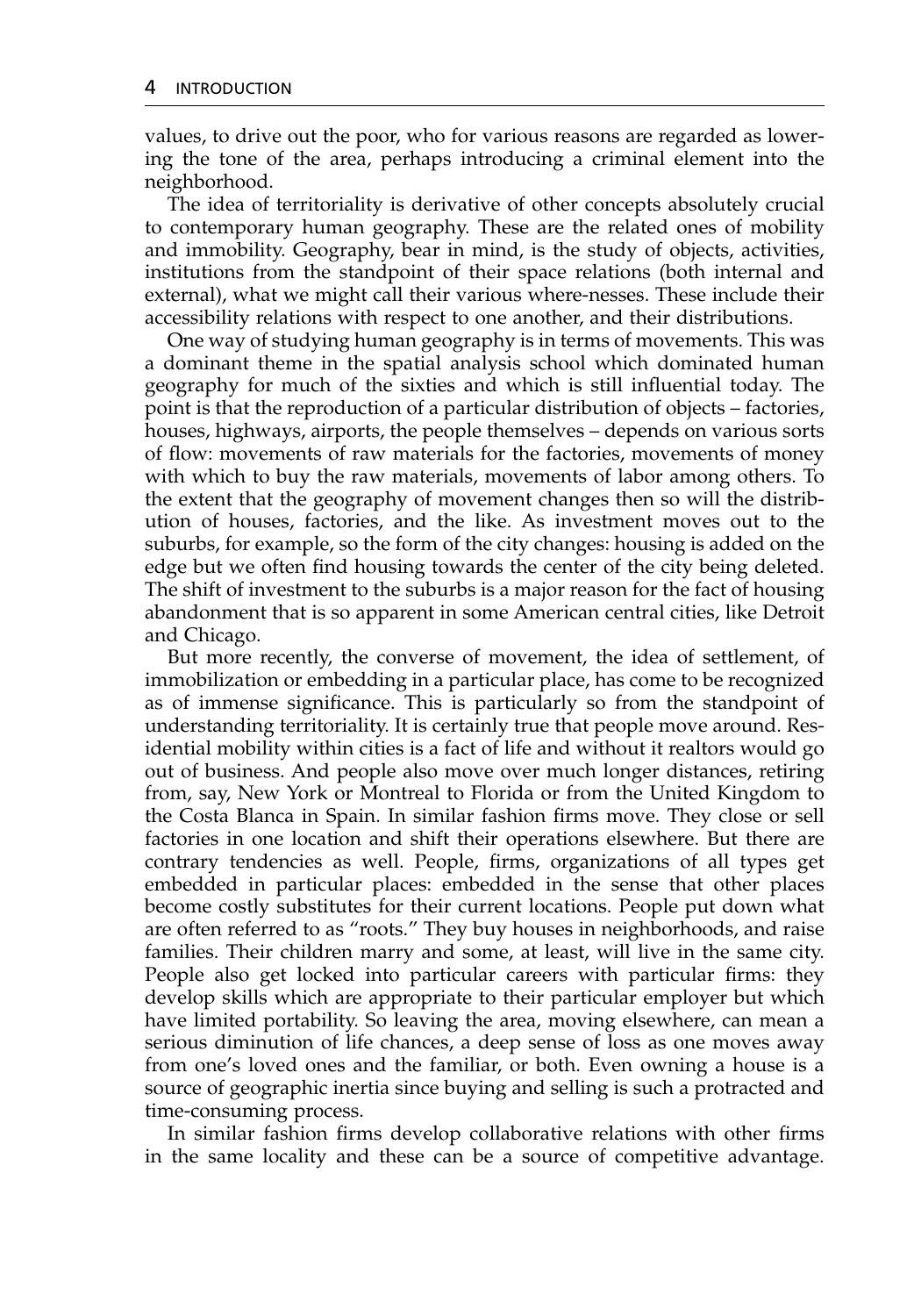Firms may share the same labor supply. A virtue of being located next to other firms manufacturing similar products is that when one of them is releasing workers another is likely to be hiring. So labor shortage is unlikely to be a problem in the area whereas moving to a city where the firm is the only one that has those sorts of skill demands is. In short, firms can get locked into areas not just through the productive relations they enter into with other firms but also through the way they may share with those firms labor reserves or suppliers.<sup>3</sup>

This means that people, firms, organizations may be very dependent on what happens in the area they happen to be located in. People buy houses in neighborhoods and see the house, to some degree at least, as an investment: an asset like stocks or bonds or a savings account on each of which they expect a return. In the case of investment in the house you live in the return is in the form of an increase in its value. But neighborhoods can change as some people leave and others move in, as undeveloped land is rezoned for gas stations or bars. In short, movements in and out can threaten investments in homes. Money has been invested in something which is difficult to move, which is literally embedded in the ground. If values are to be maintained let alone increase, territorial strategies have to be deployed: attempts to structure movements into the area by (e.g.) opposing the rezonings that will allow gas stations or bars or the conversion of existing owner-occupied housing into apartments.

As we have seen, firms likewise get immobilized, dependent on particular localities or those in them, and the continual flow of value through them. But the arrival of new firms in the area can threaten that flow of value and hence their profitability. The increased demand for labor that comes about can result in increased wage levels, particularly if the new arrivals are the branch plants of unionized firms. To the extent that labor shortages are moderated by in-migration then pressure may be transferred to the housing market, and as housing prices increase this too can exercise upward pressure on wages. Yet relocation by the firms so affected to areas where lower wages prevail will be difficult. It may be hard to persuade the workers on whose skills the firms depend to move with them, and training new workers will be a protracted and costly process. And it will certainly be hard to reconstitute elsewhere the collaborative relations with other firms so important to competitiveness.

As a result they can be expected to organize to defend their territory and the advantages it provides them. They may, for example, pressure city government to ease bottlenecks in housing supply so that the upward shift in housing prices can be contained: facilitate the speedier rezoning of

<sup>3</sup> Firms may have specialized transport or marketing needs. If located alongside firms producing similar sorts of product demand may be such that these activities can be subcontracted to specialized suppliers able to operate at lower cost. Whereas if the firm is only one in the area with those particular needs it may have to (e.g.) purchase its own trucks, even though it may not need them on a continual basis.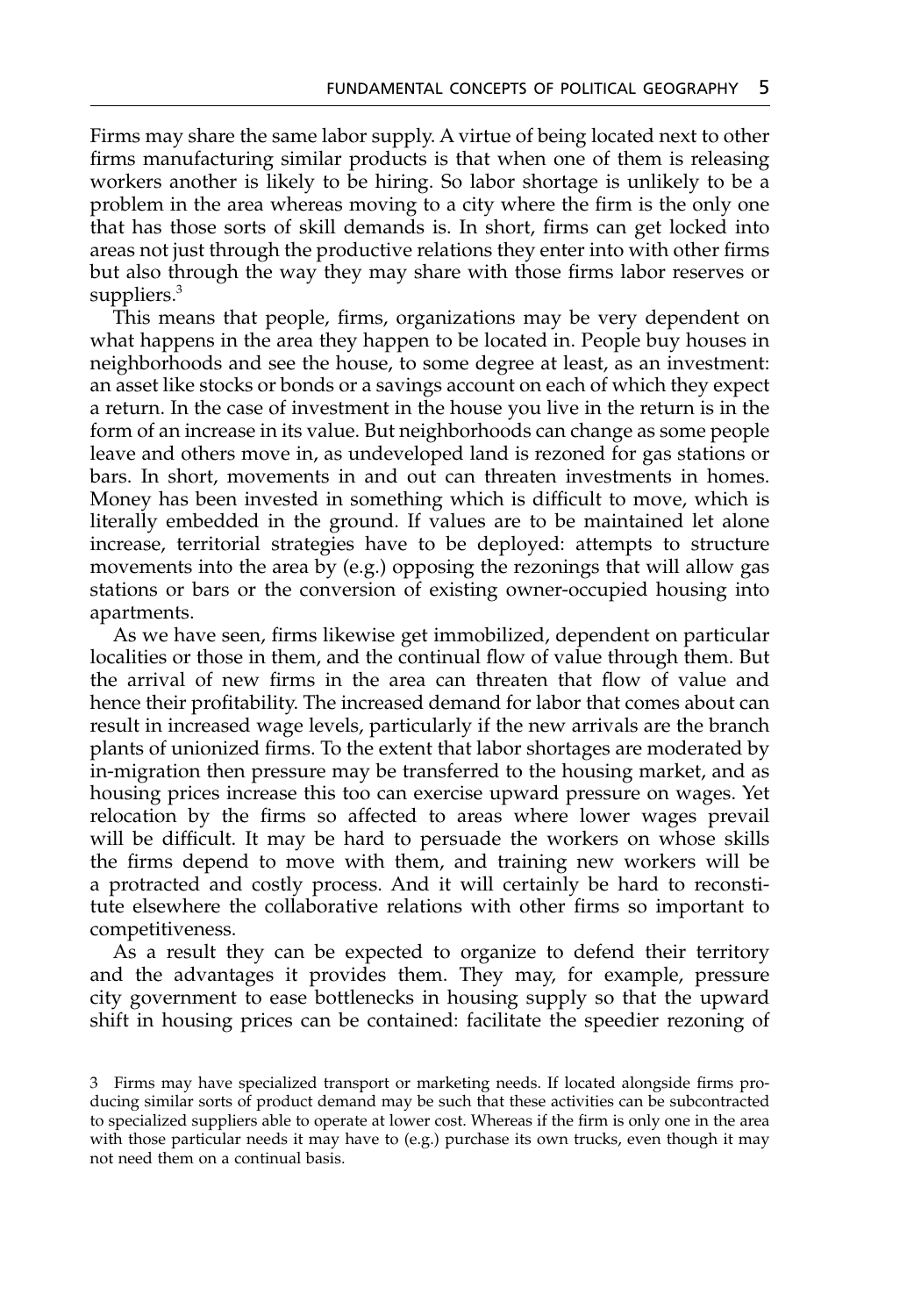land to higher densities, eliminate delays in servicing raw land with water and sewerage. And the policies that are bringing new firms into the area will also come under review: should city government be so aggressively courting firms to locate their branch plants there, for instance?

We will see in what ensues that territory and territoriality can assume more complex forms: that what is a territorial strategy for some is a threat to the territorial strategies of others. But the relation between mobility and immobility, of movement and embeddedness, is central to the emergence of territory as an issue: to the desire to influence the content of an area. And as we have seen from the examples above, territorial strategies typically draw in some way on the power of the state: its power over rezonings, over local economic development policy, for example. It is therefore entirely appropriate that the state should be our next focus of concern.

#### *The state*

For a start, notice how important the state and its various agencies are in regulating geographies: in structuring movements, in defending the interests of the more immobilized, the more embedded. Central governments everywhere regulate movements across their boundaries: movements of people, of commodities and of money. They may restrict imports in order to protect particular industries, their workers and the cities in which they are located from foreign competition. They may also restrict exports for a similar purpose: a duty on exports of American leather protects the shoe making industry by driving up its price to overseas producers at the same time as it lowers it for the American producer. Limits on immigration on the part of the more developed countries<sup>4</sup> are the norm and so too is the regulation of foreign investment. In the latter regard there are often laws governing the takeover of firms by foreign corporations or foreign investment in certain sensitive industries like arms firms.

Likewise there are things that local government can do that impact on geographic change through their effects on movement. This is despite the fact that central branches of the state protect the freedom of movement of labor

4 Use of the term "more developed countries" raises an important issue for this text. The problem is one of differentiating between countries but not in a way that implies value judgments. The "First World/Third World" distinction clearly implies hierarchy and will not be used. Alternatives to "more developed"/"less developed" are "rich"/"poor" and "North"/"South". I am deterred from using the latter by virtue of its transparent inaccuracy. There are more developed countries in the South, like Australia and New Zealand, and less developed countries in the North, like Egypt or Pakistan. The "rich country"/"poor country" distinction seems no improvement on the "more developed"/"less developed" distinction since to define someone or someplace as poor is often (not always) to imply some sort of lack on their or its part. At least the term "less developed" implies a process of change towards the more developed pole. That gets us into the problem of whether development is a good or a bad thing but it nevertheless softens the sense of invidious distinction between countries. It is, therefore, the term that I will use in the remainder of this book.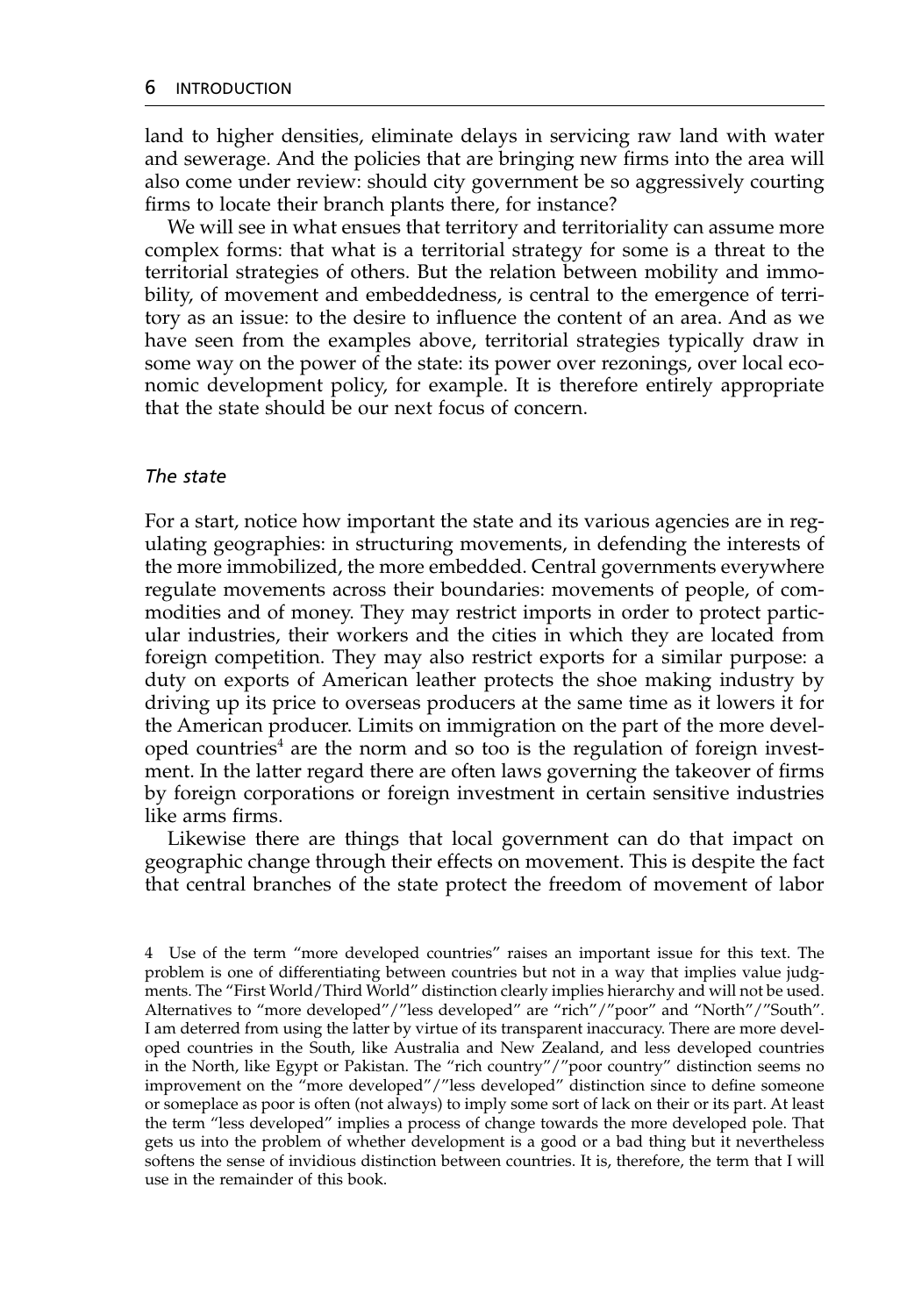and of commodities within national boundaries and so local governments cannot try to achieve their ends by interfering with them: protecting a major local employer by imposing restrictions on the sale of goods from competing firms elsewhere in the country, say. Rather there are other means of structuring location choice. Urban development, the siting of new housing developments, new industrial estates, and the location of new highways must invariably run the gauntlet of a local permitting process: public hearings, rezoning hearings, objections from national public health authorities, and so on.

Nevertheless, the relation between the state on the one hand, and power in society on the other, including power over geography, is not straightforward. Power comes in different forms. Immensely important in contemporary social life is the power of money. This is not something which is foreign to the state. This is because it itself draws on that power in persuading others to do what it wants: tax concessions, subsidies, various forms of duty, the threat of fines. But it is also a power that anyone participating in a market, or for that matter trying to purchase the favors of a legislator, draws on. The power of money is expressed among other things in what urban analysts call the competitive bidding process. The wealthy, by and large, live in the more desirable neighborhoods because they can afford to: they have the money to outbid other would-be purchasers.

Likewise there is the power of the normative. Norms are important in regulating family life and much else besides. It isn't just the power of money that makes us punctual for work; the fear that we will be fired if we don't turn up on time. We have been socialized into it from early childhood on: "do not be late for meals," "do not be late for school," "hurry, or you'll miss the bus." Again, this is something that the state can turn to its own advantage. It is a form of power that it employs through the schools. It is through the educational system, both state schools and the private schools – that are always regulated by the state – that certain rules of good citizenship are imparted. And through its public statements, if not always through its actions, it advocates the ideal of equality as a principle of social justice.

Yet in talking about the state and its relation to various forms of social power we need to bear in mind that the state form is not a universal. There have been societies which lacked states. Some of these exist at the present time in, among other places, the jungles of Amazonia or Borneo. And in many other so-called states, particularly in less developed countries, the power of the state, its ability to penetrate and regulate social life, is weak indeed.

But having said that, a case can be made for some sort of regulation in *all* societies. Government with the intent of harmonizing the activities of different people one with another has been an omnipresent feature of all social life: the household, kinship, and the various norms accompanying them, for example. And indeed today these regulatory mechanisms continue to play a role alongside more historically recent ones like the market. But what is characteristic of the present era is the role of the state as, in effect, the regulator of regulators: as the ultimate guarantor – and limiter – through the law, of the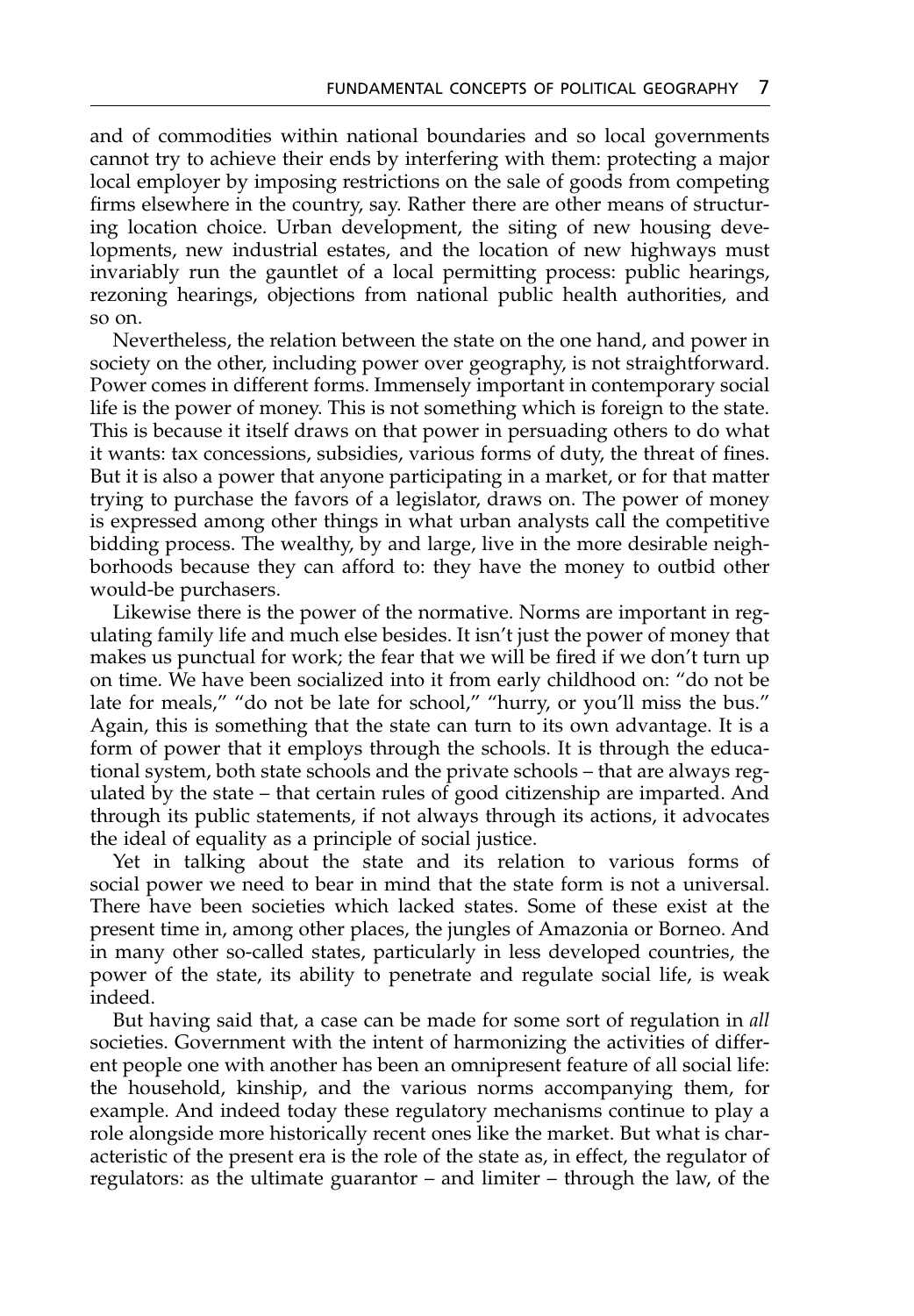social power of others, whether that of capitalists, husbands, and parents, or that of money in the abstract. In other words, there can be government without states; but states always entail government.

Territorial strategies are *always* exercises of power. To some degree they may depend on the direct exercise of state power: redrawing the catchment districts of schools so as to simultaneously include some and exclude others; or assigning additional police patrols to a neighborhood. Sometimes, on the other hand, strategies appear to be more private in character. This would apply to the gated community or the private school, both of which can have exclusionary intent. But ultimately they both depend on the state. Gated communities have to be legal, as do private schools. And even if private schools are legal the state can take steps to make them more or perhaps less attractive as territorializing options through the sorts of tax concessions it makes to parents (i.e. whether or not school fees are tax deductible).

But what is attractive about the state as a means of regulating space relations, as a vehicle for the various exclusionary and inclusionary policies different organizations, firms, political parties, residents' organizations push for, is its own territorial character. Consider the variety of possibilities here. Imagine, for example, a state whose power was not territorial in the sense of areal and bounded. What if (e.g.) people who were the citizens of different states were not as they are now, geographically segregated one from another, but geographically *integrated*? Imagine a situation, in other words, in which your next door neighbors, other people living in the same city or region as you belonged not to the same state but to different states: that American citizens lived in the same neighborhood alongside French, German, British, Mexican, Australian, Nigerian citizens *and* they were all subject to the laws of their respective countries.

While on the one hand this might have its advantages – it would make warfare a very difficult enterprise, for example, since "friendly fire" victims would be at least as numerous as enemy dead – it would also make the implementation of other, less lethal, territorial strategies highly problematic. An interest in remedying something like acid rain in response to the demands of people downwind of factories and power stations with high sulfur emissions would be extremely difficult to bring about. This is because it would involve so many independent sovereign powers in multiple, many sided, negotiations with one another: a high level of geographic fragmentation of power where what is needed to remedy the situation is a spatial centralization of power. In other words, what is required is states that respectively enjoy uninterrupted sovereign power over large, continuous areas that in terms of their shape are relatively compact: neither punctured, highly elongated, fragmented, nor indented (figure 1.1). And of course it is precisely towards the latter compact form that states in their jurisdictional geography tend. This is what makes them so appealing to those promoting territorial strategies of various sorts: it promises some sort of resolution of conflicts, though not necessarily in favor of them or their particular territorial projects as opposed to those of others.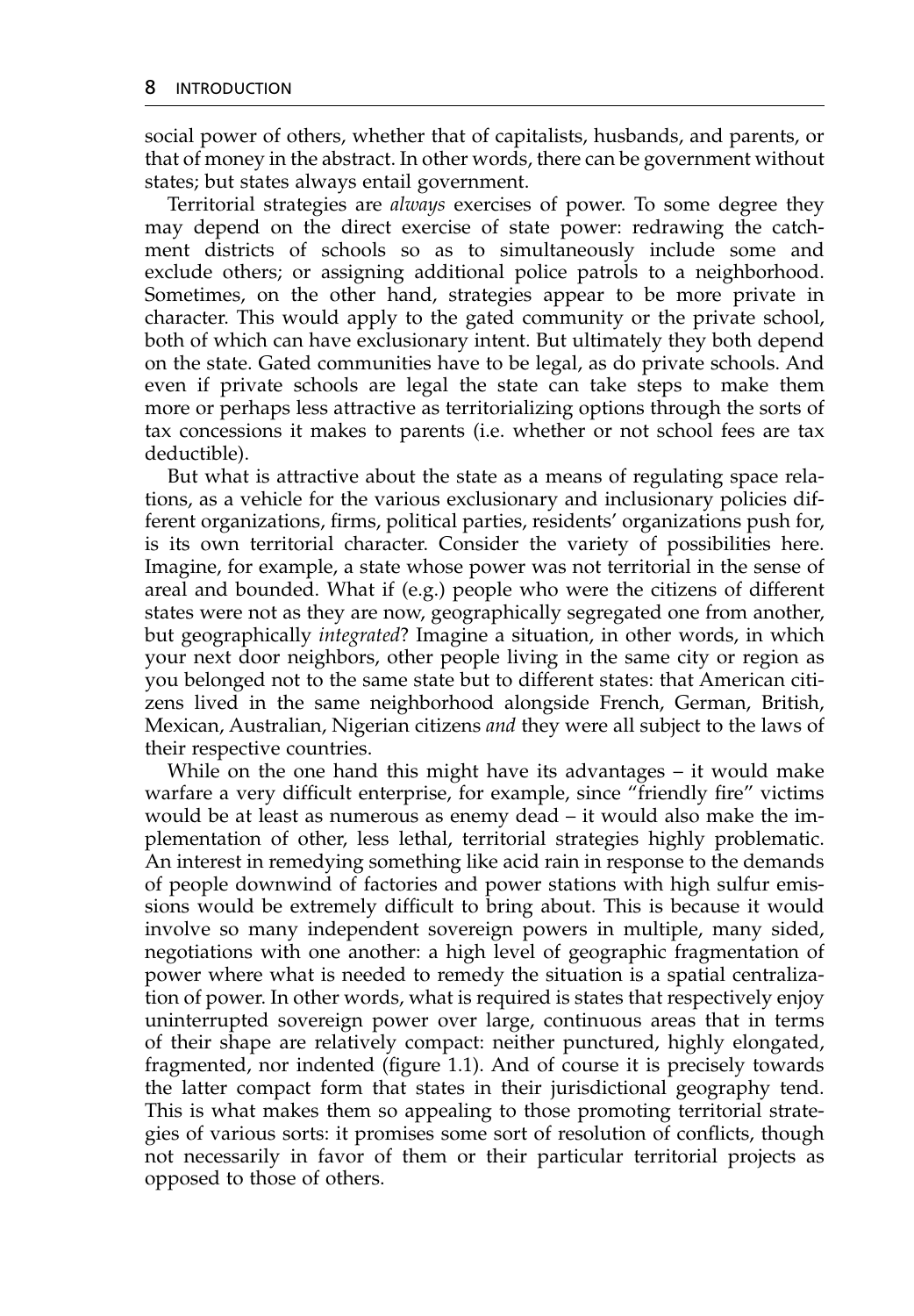

**Figure 1.1** Deviations from compactness along four dimensions. Consider the compactness or otherwise of state forms and those jurisdictional subdivisions like the Canadian provinces, British counties, French *départements* and US states in terms of these different dimensions.

*Source:* P. J. Taylor (1971) "Distances within Shapes: An Introduction to a Family of Finite Frequency Distributions." *Geografiska Annaler*, 53B(1), 43.

## **Think and Learn**

In talking about the compactness of state jurisdictions I used the term "tend." Think of exceptions to the compactness rule. What states *are* elongated, punctured, indented, or fragmented? How would you judge the US or Canada in these regards? Peruse a world atlas in order to identify these deviations.

Significantly, the territorial principle is writ large in the geographic structures of states. The internal organization of the state includes a division into local and central branches and sometimes branches at a more intermediate level (regional or provincial governments, for instance) and these all tend to the same compact form, as a scrutiny of the geometry of the States of the US, the counties of the United Kingdom or the *départements* of France would quickly confirm. The territorial principle likewise extends to representation and to many state policies. The constituencies or Congressional districts that legislators represent are discrete, bounded, relatively compact areas. Compactness is viewed as a virtue to the extent that any serious departure from it is likely to be viewed with suspicion: as signifying, that is, some attempt to manipulate boundaries in order to guarantee a particular electoral outcome.<sup>5</sup>

5 So-called "gerrymandering".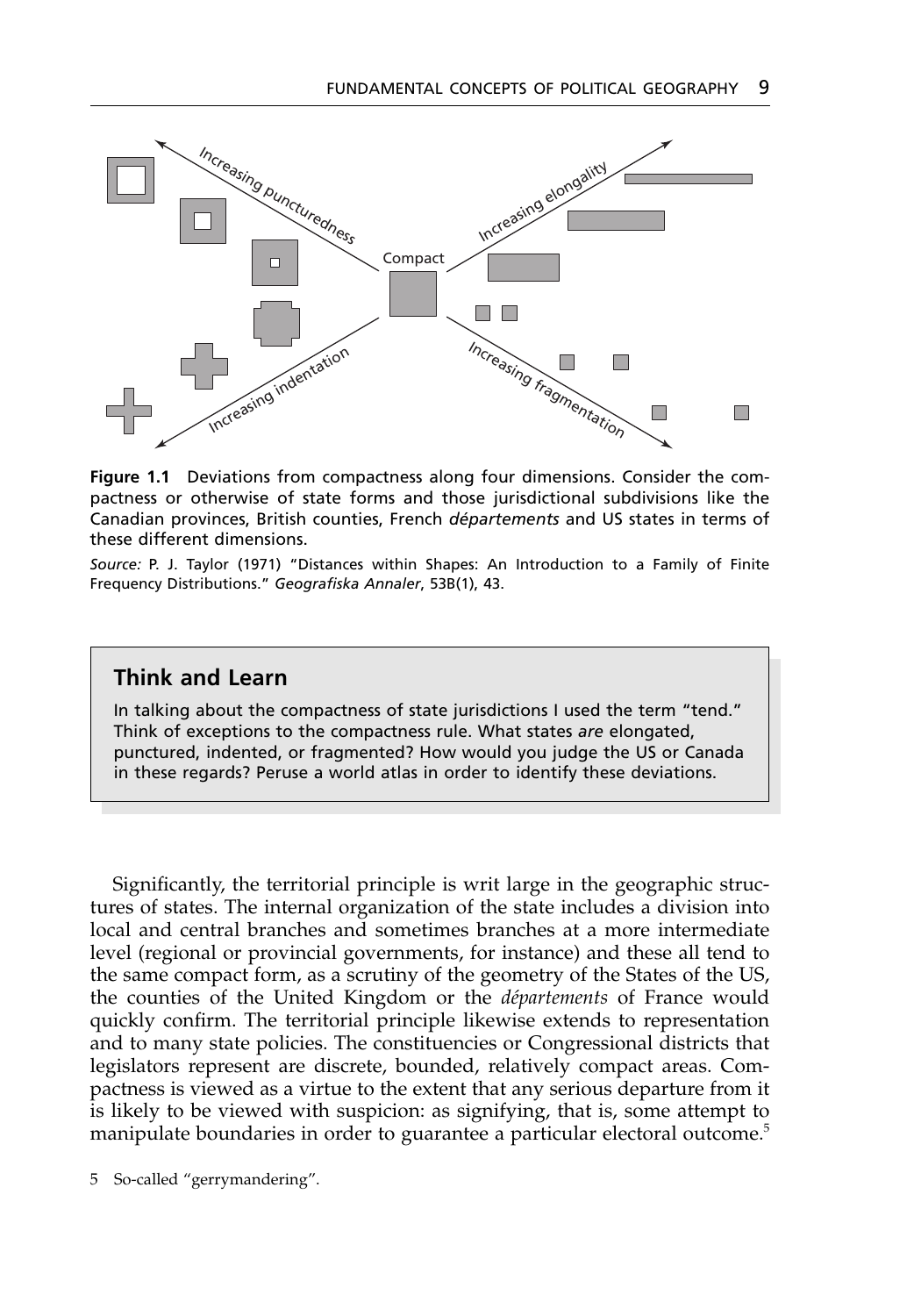Within state jurisdictions there are yet other partitions that relate not to representation but to actual policies: the land use zones of local governments; the Special Areas of the United Kingdom designated for assistance in attracting new employment; conservation areas, historical districts, urban renewal districts, Areas of Outstanding Natural Beauty, etc.

None of this is accidental. One can say that it is this which makes the state so important to those with territorial interests. But it also reflects the significance of territoriality as an organizing principle of social life. People have territorial interests that they share with at least some people in the same area and which bring them into competition and conflict with those elsewhere. If these interests are to be expressed then it makes sense to organize elections through territorially defined voting districts.<sup>6</sup> And if they are to be satisfied, then some policies at least should be territorially differentiating.

So it is important that the state's organization be through and through territorial: that there be local as well as central branches; that legislators represent geographically discrete districts; and that there be, for some policies at least, ways of making their incidence geographically differentiated in some way. This is a state in short that is appropriate to the expression and realization of interests of a territorial nature.

But a territorial form that facilitates the expression and realization of one territorial interest may be less satisfactory from the standpoint of others. Just as state policy is a stake, therefore, as people, firms, labor organizations, and so on struggle for policy outcomes enhancing to their neighborhoods, regions, industrial districts, and countries, so too is *the structure* of the state itself. We will see later that a major issue dividing people, firms, and other organizations has been the internal organization of the state in its territorial aspects: the degree to which, that is, the state should be a highly centralized one, one which reserves few powers and responsibilities for more local branches, as opposed to one that decentralizes a good deal of its power to more local or regional levels. Recently this has come to the fore in the UK with the implementation of some devolution of power to Scotland, Wales, and Northern Ireland. It is also of ongoing significance in debate about the future form of the European Union. But it is not just the territorial organization of the state that is contested. Modes of representation, how territorial they should be, have often surged to the fore as an issue. In the US Senate each State has two Senators regardless of population; so representation is by State rather than proportional to State population. But in Canada there is no such equality between the provinces. Not surprisingly, perhaps, the less populous provinces there are pushing for a US-style Senate.

## *The social process and political geography*

What is lacking from this picture is some sense of what energizes the political process in a geographic context. It is not enough to refer to territorial inter-

6 Though we will see later that this is actually not a universal in democracies.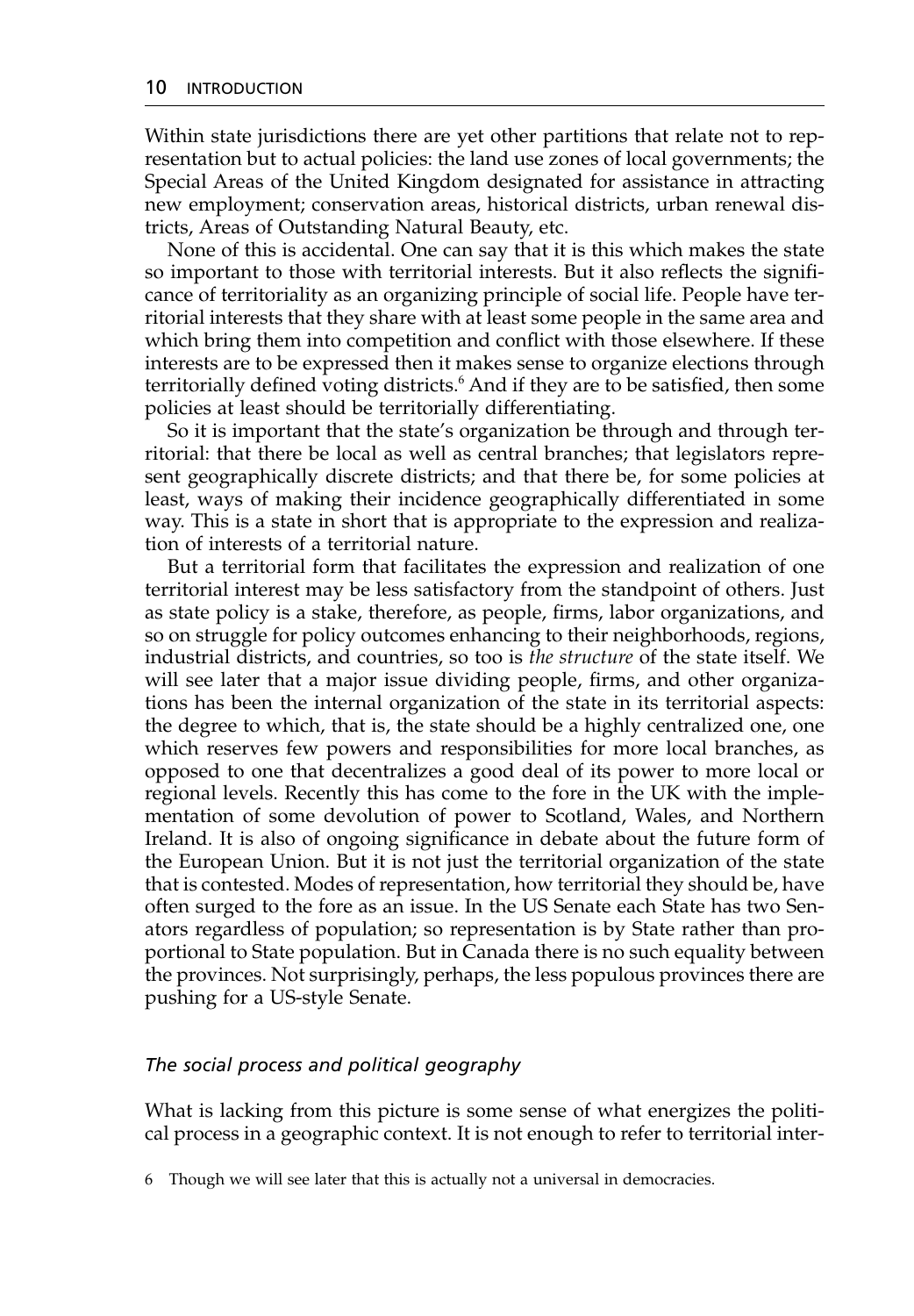ests and projects in the abstract. They always have some substantive content. They are interests in particular things, practices, relations. Ultimately, as I remarked earlier, our interest has to be in relating to the material world: in harnessing its naturally occurring substances and forces in order to realize our changing needs for sustenance, shelter, affection, creative expression, etc. This is why no human science can ignore the relationship to nature, including, of course, our own nature. But this relationship is always socially mediated. It is always in and through our relations with others that we relate to nature (as in production, narrowly conceived) and our own nature (as in the socialization process). So our needs assume socially mediated forms. In the advanced industrial societies of today they become interests in profits, wages, property values, trade, labor, and housing markets: in other words interests in categories that only make sense given the existence of a capitalist society, and that are *entailed* by it.

Other stakes are less obviously related to capitalist development and the material objectives of those participating in it. These include demands as diverse as upholding the national honor, protecting particular landscapes from development, recognizing favorite daughters or sons by creating national holidays in their honor, or controlling the activities of white policemen in black neighborhoods. All these seem a little remote from money making and distributing among various claimants the wealth so produced. What ties them together is in part the symbolic: actions that recognize, accord respect (or disrespect, perhaps, in the case of the white policemen). What are at stake are less objectives of an instrumental nature (achieving them as a means to an end) but ones that are more consummatory in character, that by their very writing into law perform an important symbolic role for some people.

On the other hand, these different types of demand are not unrelated either. Struggles for recognition are often prosecuted through mobilizing the power of money. The recognition of Martin Luther King Day has been an issue in a number of the American States. One of the ways in which blacks and white liberals have sought to achieve their ends has been through influencing the location of national conventions. In other words, if Arizona refused to recognize Martin Luther King Day then various professional associations threatened to move their conventions, with all their implications for local hotel and restaurant trades, to cities in other States. Similarly, in South Africa the black boycott of white stores became a favored tactic in the dying days of apartheid.

Conversely, in more clearly economic struggles, struggles in which the ultimate stakes are ones of wages, welfare benefits, etc., leverage of a more moral sort may be resorted to: "our rights as British citizens" fairly cries out for recognition not on instrumental grounds but as an end in itself. $\frac{7}{1}$  In the United States blacks struggle for improved life chances through the educational system. One of their arguments is that they are disadvantaged through the

<sup>7</sup> In other words, policies should be such as to recognize certain claims because to do so imparts respect and dignity to the people making them – as if the increased public benefits are a mere unintended consequence!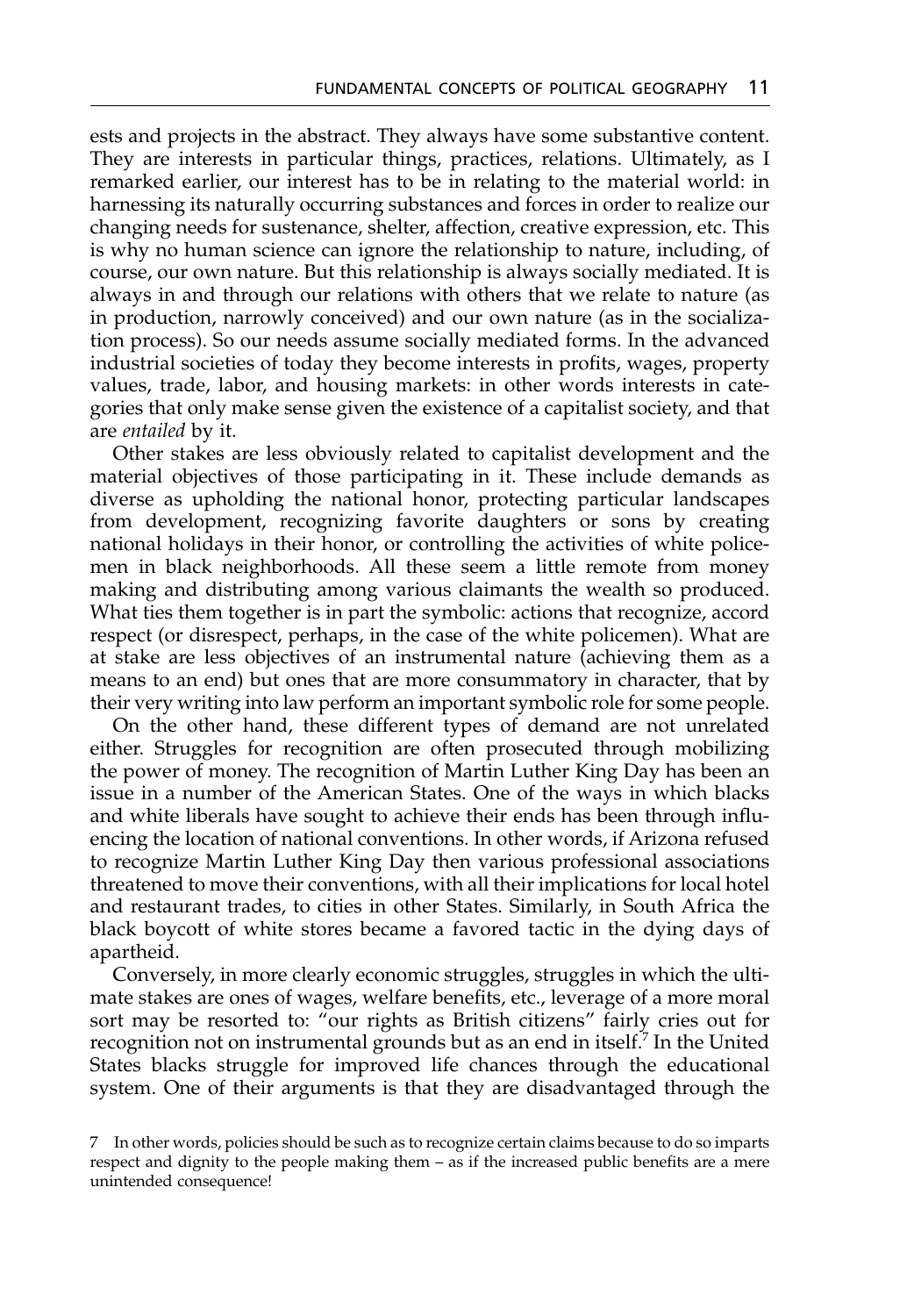cultural bias of educational testing instruments, i.e. that those who are different are being marginalized, being treated unfairly. So cultural struggles are often conducted, at least in part, through the exercise of economic leverage and vice versa.

But what does this imply for how we approach questions in political geography? Does it mean that in thinking about the economic and the cultural, the material and the symbolic, and how they articulate with the politics of space, we should see them as *independent* sources of social power, as substitutable one for another depending on circumstance? There are several quite crucial points to bear in mind here.

First, any social process, indeed any action we perform in society, has a diversity of aspects. It is, for example, both material and ideal. A necessity of our existence is that we have to relate to the material world. We have to transform it into usable forms and then consume or experience the product. But in order to relate to the material world, to produce, to consume, or whatever the material practice is, we have to have some idea of what we are doing: how to cultivate, how to operate, how to cook, how to assemble. On the other hand, practice is a precondition for our ideas. It is in terms of those material practices that our ideas about them change and, for example, new technologies are developed.

Likewise, action is invariably both individual and social. People are irremediably social creatures. They depend on others for (e.g.) the systems of communication like language through which they acquire ideas about nature and how to appropriate useful things from it; they depend on others through a division of labor. This socialized nature of what we do does not mean to say that we can read off individual thoughts and actions from a knowledge of forms of communication and the division of labor. These change and it is people who do the changing. They develop new modes of communication, new metaphors, perhaps, new roles in the division of labor. But they always do these things using the raw materials provided by the existing division of labor and existing forms of communication. Nothing is totally novel. So while people are indeed creative and can change things, can make a difference, if often only to infinitesimally slight degrees, they do not do it out of nothing. The resources they draw on are social in character and available to others, though perhaps not in the same sort of mix.

Finally, the social process is always cultural, always political and, one might add, always spatial. Culture enters in the form of the meaning systems through which we are able to interact meaningfully with others and with the material world in general. It is always political because some invariably have power over others by virtue of (e.g.) some skill or knowledge lacking but important to others. And it is always spatial because it requires connections over space with others and (again) the material world in its entirety. If we want to interact with others we have to get close to them. If we need water we need to move in the direction of the tap or the water fountain.

We can, in short, think of social processes in terms of mutually presupposing parts, though without consigning those processes to stasis, to stagnation,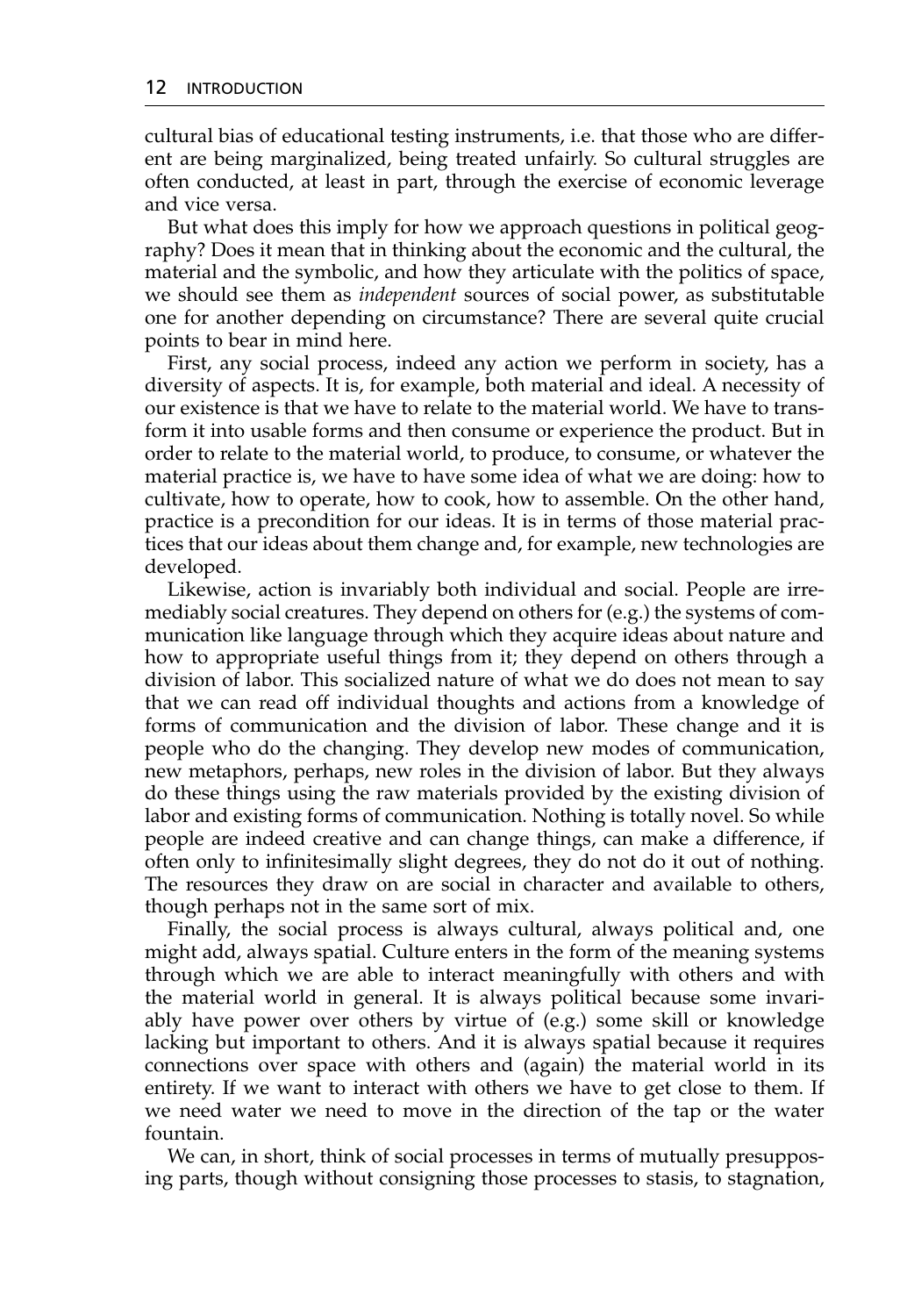to always reproducing what was there before and in the same forms. There *is* change. People are inventive, they come up with new ways of doing things; but only through a contact with the material world that is invariably socially mediated. Likewise this idea of mutually presupposing parts, how the material entails the ideal and vice versa, how the material practice entails the social and vice versa, should not lead us to the view that that is all there is to their interrelations. Some things are more fundamental than others, some aspects are more conditions than they are conditioned. As Marx and Engels (1845–6, p. 48) famously remarked:

we must begin by stating the first premise of all human existence and, therefore, of all history, the premise, namely, that men must be in a position to live in order to be able to "make history." But life involves before everything else eating and drinking, a habitation, clothing and many other things. The first historical act is thus the production of the means to satisfy these needs, the production of material life itself. And indeed this is an historical act, a fundamental condition of all history, which today, as thousands of years ago, must daily and hourly be fulfilled merely in order to sustain human life.

The development of social and intellectual life as we know it today would have been impossible without a relation to the material world of a particular sort: one of control and the harnessing of natural forces to productive purposes, that enables people to be productive on a virtually heroic scale. Without it there would be no schools, universities, opera, libraries, foreign holidays, modern medicine, pensions, and so on.

One can, of course, retort that that development of productive abilities has in turn depended on particular social configurations, particular ideas and insights, and that is true. But not *any* meanings, social relations, power relations are effective in this regard. In organizing a hunt we would not give the role of coordinator to someone who had never hunted before. And mobilizing the power of steam or aerodynamics to productive purposes depends on getting the equations right.

The fact is, the material world – the world of physical, chemical, and biological objects and forces – has its own ways of acting. Material objects, as diverse as pylons and people, have their own powers and limitations. As far as people are concerned, it is by virtue of our own nature, our own material nature, that we can develop ideas, $\delta$  new social forms, and have, unlike other organisms, social and technical revolutions. But our nature is also limiting. These powers have to be deployed, as the quote above indicates, towards satisfying our material needs. As we develop new material needs so this necessity reasserts itself in new forms. And how we go about satisfying those material needs in turn depends on the nature of the material world outside us.

<sup>8</sup> If you disagree with this emphasis on the material conditioning of thought consider what happens to a person's powers of cognition and of thinking when the material character of the brain changes, as with Alzheimer's or a tumor.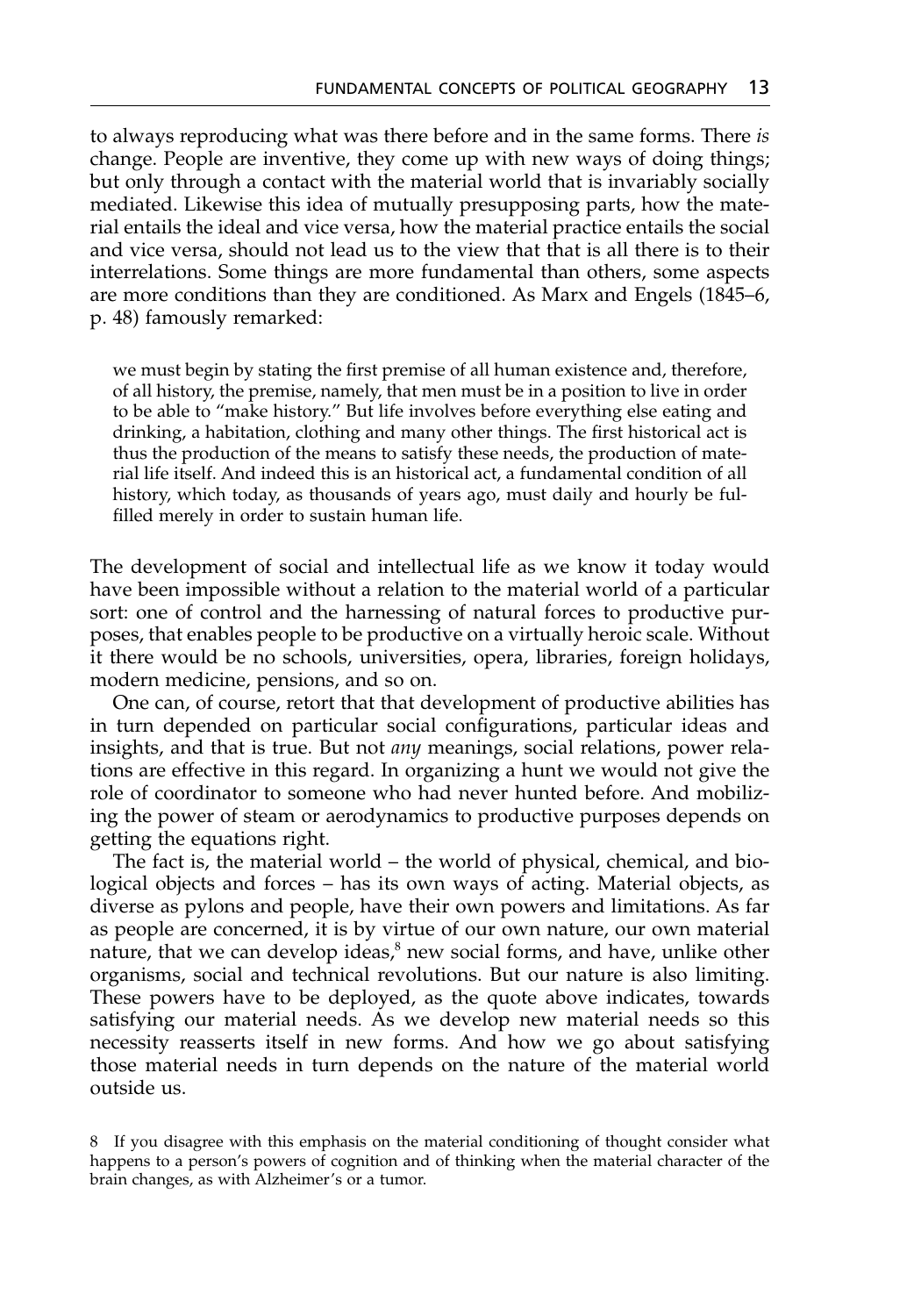But this is to talk in very general terms. It applies to social life anywhere and everywhere. While the material is primary quite how it all works out depends on more concrete forms of social life and these change over time and space. Again, this is not to argue that all social forms are possible. They have to be such that material needs can be satisfied. Of those concrete social forms capitalism is one. We live in a capitalist society and this has distinct implications for the social process and therefore for the political geography of the contemporary world. Capitalism is, in fact, thoroughly consequential.

In the first place under capitalism the different aspects of the social process, the material and the ideal, the cultural, the political, etc., are separated out and *seemingly* take on lives of their own as independent forces. But only apparently. So, for example, some of our material relations, in particular those that require commodity exchange, are reconstituted as something that we start calling "the economic." One important consequence of this is that what goes on in the household is not defined as "economic." Housewives work – they cook, make beds, launder and a whole variety of other material practices – but since they don't get a wage for their work they are not defined as part of the economy, except, of course, when they make forays to the supermarket and purchase things, i.e. enter into commodity exchange.

Alongside the idea of a distinct economic sphere arise notions about the political, the cultural, the spatial as independent areas of social life with their own distinct logics. Likewise we come to see the material as separate from the ideal, as in books with titles like Great Ideas that Changed the World.<sup>9</sup> In part this is a consequence of the division of labor subsequent to capitalist development. There are, for instance, not only assembly line workers who supposedly work only with their hands but also scientists who, it is believed, do their work with their heads. There are captains of industry who are classified as part of the economy but also politicians whose specialty is power and using it. Likewise the cultural appears in a (again, seemingly) separate form as art museums, folkways, ethnic groups with their own languages and practices, newspapers and the media, literature, and so on.

This appearance of separation, however, is misleading: everything we do involves both a material practice and some idea of what we are doing whether we work on an assembly line or in a research laboratory. Likewise art museums have their politics as much as corporations do and they also depend for their continued existence on a healthy economy. But things do *seem* to take on a life of their own and give credence to the view that there is a culture separate from an economy which is separate from the state which is separate from technology and other material practices and so forth. Indeed, the state may well act as if the economy didn't matter and the economy as if space relations were of no consequence. But the unity of these different aspects of the social process will – necessarily – reassert itself: states will go bankrupt as will firms in the "wrong" locations.

This suggests that the active, structuring process, what holds things together, what integrates, what drives the social process forward is capitalism

9 For example, Robert B. Downs (ed.) (1956) *Books that Changed the World*. New York: Mentor Books.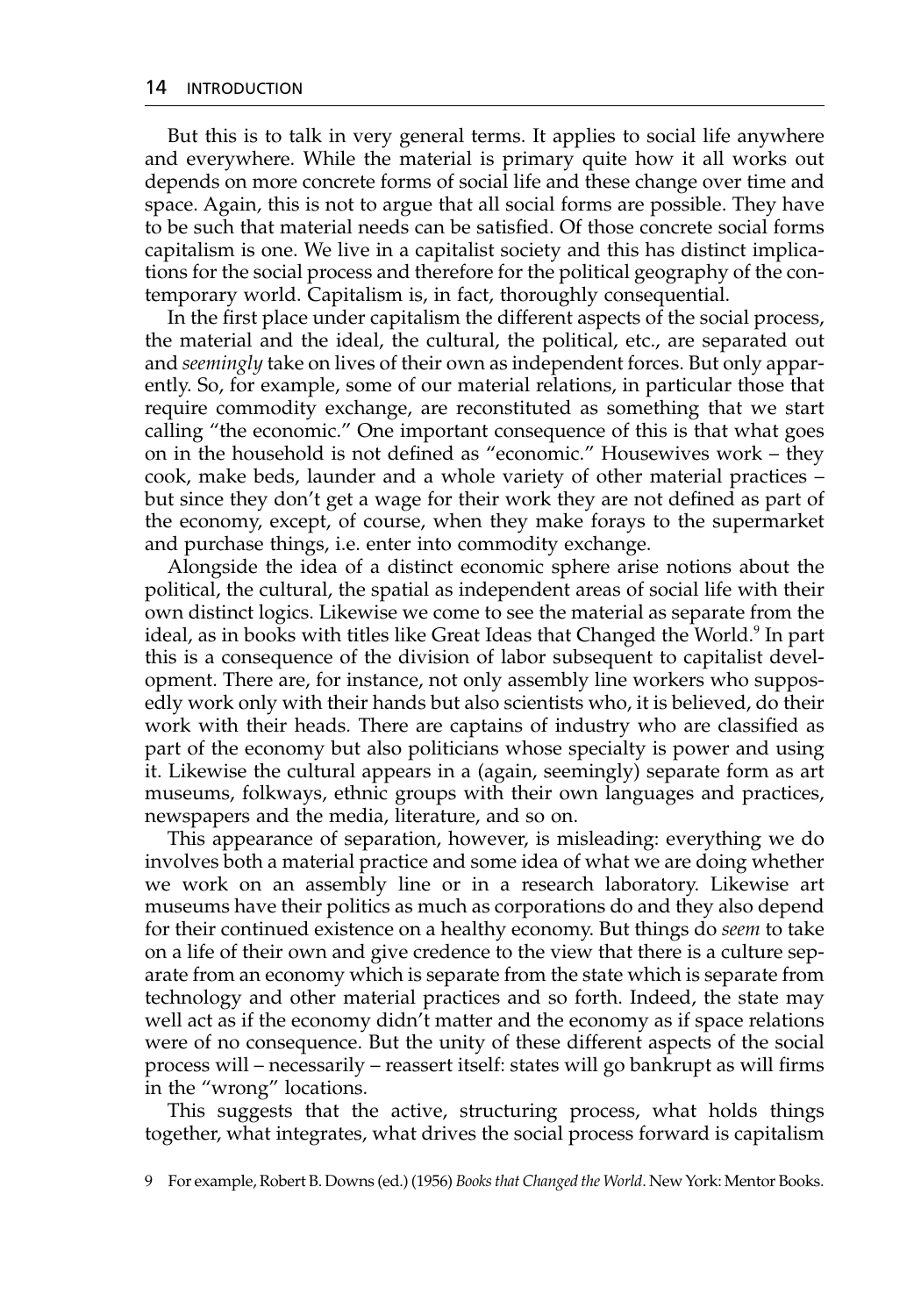and its agents. In order to reproduce itself, to endure, capitalism requires, for example:

- 1 A state that works for it rather than against it: legislating a body of labor law that allows profits to be made, facilitating the provision of a physical infrastructure of highways, railroads, cities, airports, and the like.
- 2 A set of cultural understandings celebrating the virtues of money making, hard work, private property, and "progress," and denigrating improvidence, idleness, and lack of (a particular sort of) ambition.
- 3 A geography which enhances productivity through speeding up the circulation of capital through its various phases, bringing together those who need to work together, minimizing the time in which materials are being transformed into useful states.

Capitalists may not take the lead directly in structuring the world thus, in attempting to reduce everything to its money-making logic. Indeed the state may take the lead. But the state can only act within the constraints defined by capitalism as a particular form of social life. The state needs money to do what it does but it can only mobilize that particular form of social power to the extent that it promotes capitalist development. Thus in capitalist societies it is only through capitalist development that the state can appropriate its revenues.

This is not to say that the agents of capitalist development, the investors, and those state officials who work alongside them, create symbolic and cultural worlds, distributions of power, and the like as they see fit. Capitalism emerges in a world that is already differentiated in many and diverse ways: culturally, geographically, historically, politically. Its agents have to work with what is available as they try to accomplish their ends: what antagonisms they can exploit, what alliances they can form, who can be seduced in their cultural battles through the power of money, what forms of organization they can orchestrate in such a way as to give them competitive advantages *vis-àvis* firms elsewhere. And so it goes too for their working class antagonists. As they (e.g.) struggle for a larger share of the product or even for an alternative way of organizing production, they try to mobilize the symbolic on *their* side appealing to the need to protect "American jobs" or the dignity of the working *man*.

The position of this book, therefore, is that the logic of capitalist development, its attempt to subordinate everything else to its purposes and logics, including culture and the state, is central to understanding the political geography of the contemporary world. It is around these attempts that struggles over space, over the territorial, ultimately revolve. It may not always appear that way. It may, rather, seem that struggles around (e.g.) the symbolic character of particular spaces have an autonomy. But that autonomy is always limited. It has to be consistent with the logic of making money to make more money. Spaces can be set aside as (e.g.) Arctic Wildlife Refuges or National Parks. But if there is a sense that oil lurks underneath then nothing will be sacred.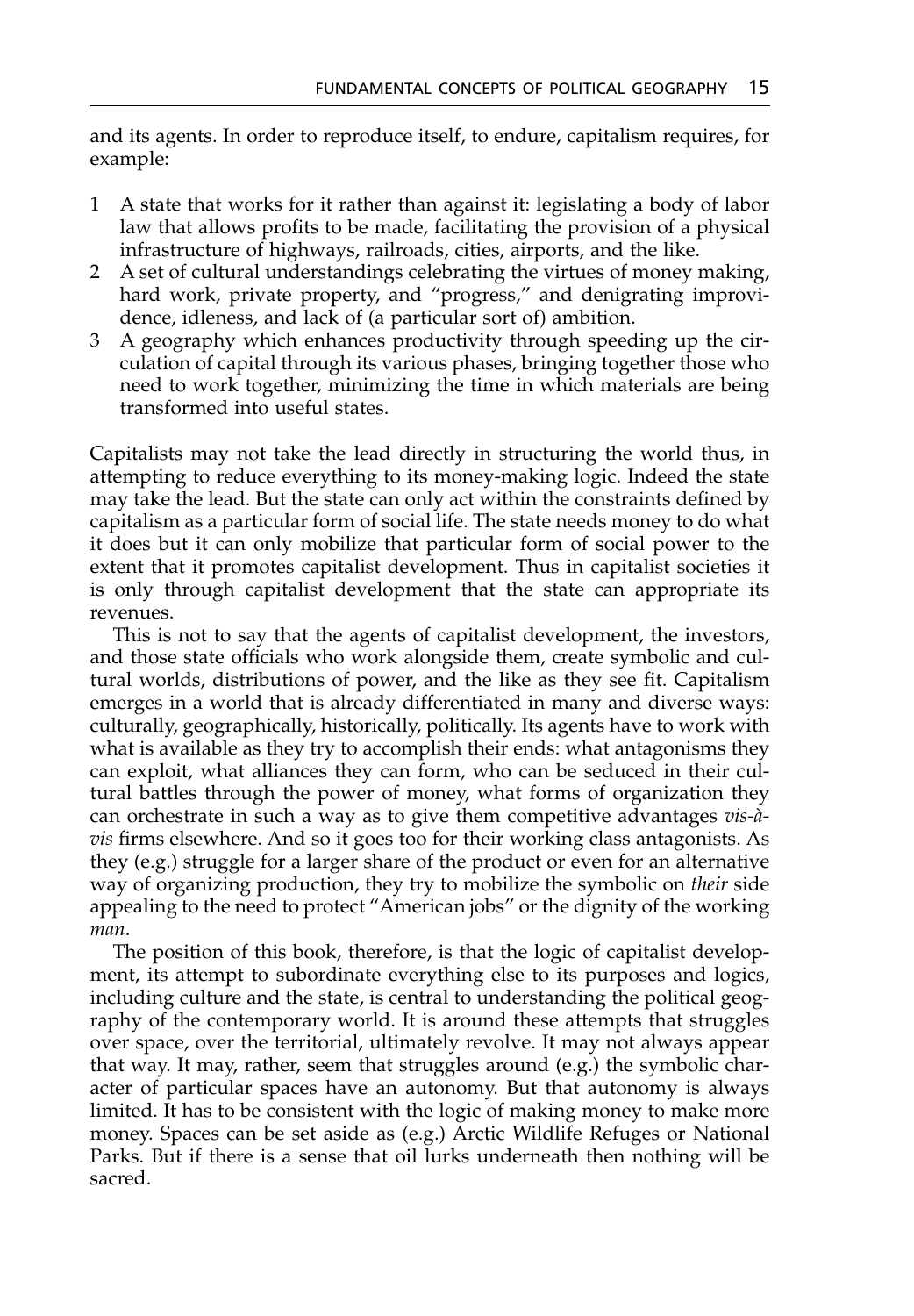Any approach to political geography that has aspirations to balance has to consider the cultural alongside the economic, the moral alongside the material: struggles that are seemingly more cultural, like the women's movement – struggling against the marginalization of women in social life – and struggles that are seemingly more economic, like the labor movement. But the relation between the two always has to be borne in mind. They never exist independent of one another. They are intertwined. But it is through understanding the logic of capitalist development, its attempt to subordinate everything to its logic, how it exploits particular configurations of power that may appear *either* cultural *or* economic, that we can ultimately bring the two into a fruitful and illuminating relationship.

## **Case Studies**

We have seen that movement and fixity are central to political geography. As far as the fixed are concerned movement can be both fact and possibility. As such it can be both threatening and enabling. And it can be threatening to some and enabling to others: in which case the precise form that territoriality will take will depend on who is able to prevail, who is able to mobilize the powers of the state on their respective behalves. If it is those for whom movements are enabling, then the attempts to influence what happens in particular areas will be more inclusionary than exclusionary and vice versa. Should, for example, national policy be one that dismantles tariff barriers and immigration controls? Should a local government change its zoning policy so as to shift the balance of land uses in the direction of more rather than fewer apartments? This is not to argue that the movements are necessarily coming from "outside" as these examples might suggest. They can also be coming from "inside." A brain drain can be a threat to a national economy. The same applies to the movement of money "offshore" subsequent to an economic crisis.

Movement has always been with us, as has the fact of settlement and fixity. It has accordingly elicited various forms of territorial response. But over the past 200 years or so many of the movements that affect us in our daily lives have increased, and in at least two senses. They have tended to extend their geographic reach; and they have also grown in their magnitude. The labels on the products that we habitually consume are enormously expressive of the way in which we are now connected to people and places scattered across the globe. The wines from Chile and Australia, the shoes from China, the French cheeses, the tuna from Thailand. Movement moreover is lubricated by the shrinkage of space brought about by increasingly speeedy forms of transportation and communication (figure 1.2); and that speed has also brought down the real cost of movement.10 The increasing distances over which people

<sup>10</sup> Consider, for example, the sheer cost of the meals and accommodations required on an ocean-going liner compared with the needs of people traveling on jet planes; little wonder that trans-Atlantic travel has increased so dramatically over the past 40 years.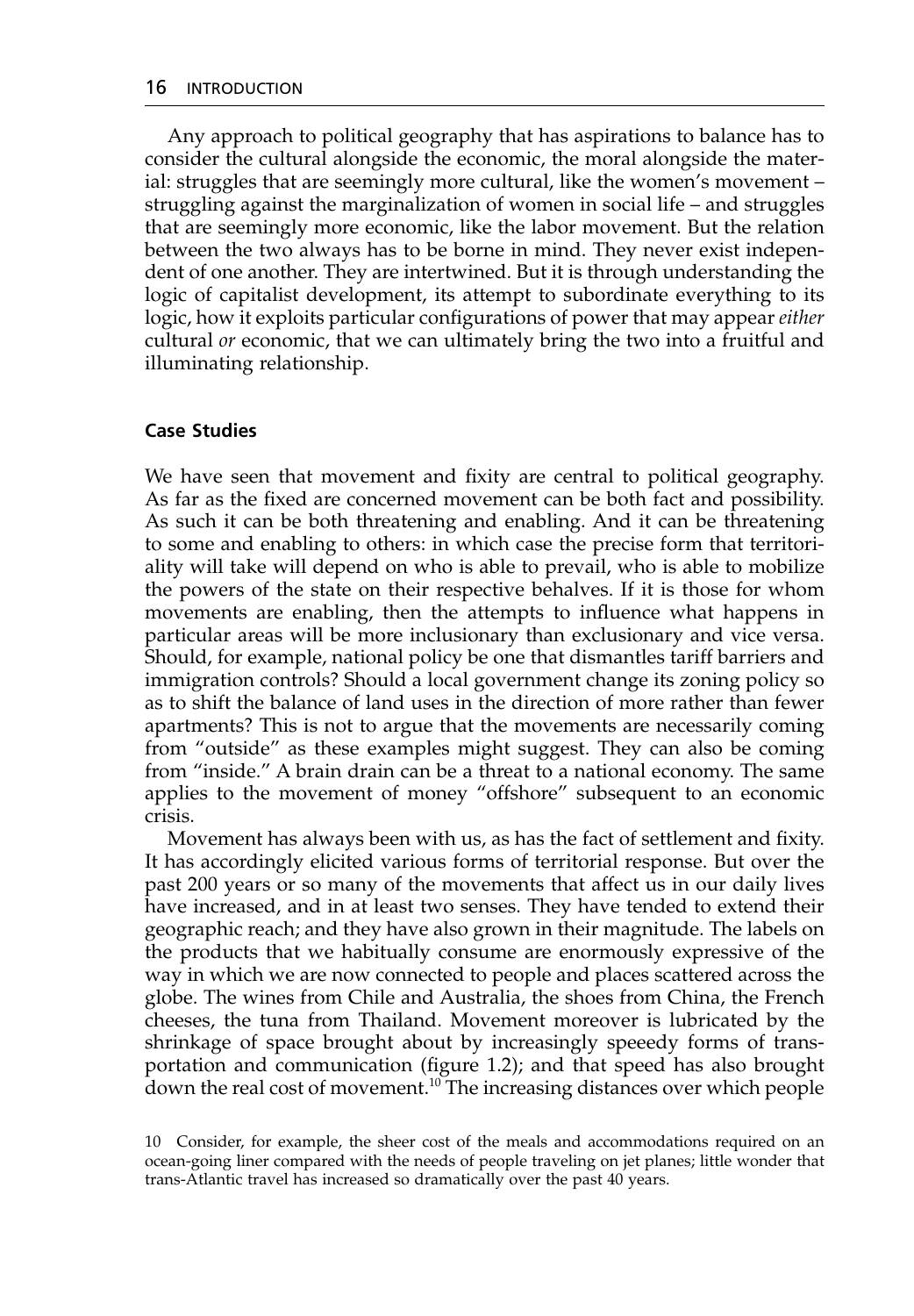

**Figure 1.2** The shrinkage of travel times in Britain, 1750–1910. The two maps in the upper panels refer to stage-coach journey times; those in the lower panels are for railroad journey times. Note the dramatic shrinkage of times, allowing increasing movement over longer distances, that occurred.

*Source:* A. Leyshon (1995) "Annihilating Space? The Speed-up of Communications." In J. Allen and C. Hamnett (eds) *A Shrinking World?* New York: Oxford University Press, pp. 23–4.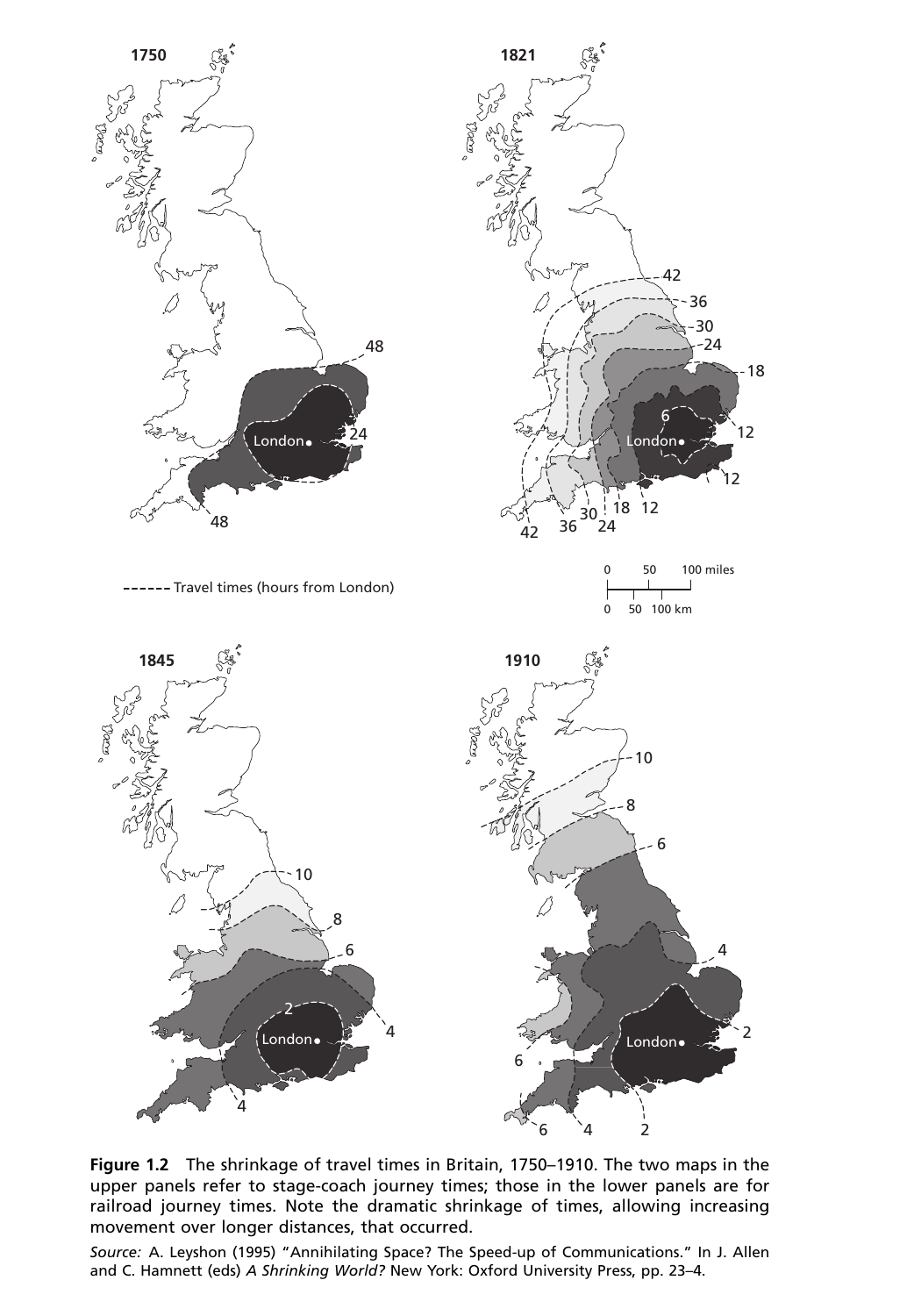go on vacation, as well as their increasing numbers, tell a similar story. Thirty years ago the only cities in the United States with direct airline service to London were Chicago, Los Angeles, and New York, but now there are at least a dozen cities with such links.

There are other indicators with which we will be familiar from everyday life: the proliferation of Chinese and Indian restaurants in the cities of North America and Western Europe; the increasing diversity of their populations; the spread of the fast-food chain McDonald's throughout the world; the variety of images of other places and other peoples to which people are exposed through the media, especially television; the increase in marriage across international boundaries. There are also ecological effects: the emergence of a "dead zone" offshore from the delta of the Mississippi is testimony to the huge amounts of fertilizer that run off farmland throughout the river basin and are transported downstream; the appearance of air pollution downwind from large metropolitan areas. And then, of course, there is global warming.

## **Think and Learn**

We talked earlier about the importance of capitalism and capitalist development to an understanding of the contemporary world and its political geography. The increasing reach of movements and their increasing magnitude coincide with the rise of capitalism as *the* way of organizing production. Do you think that this is mere coincidence? How do you think that the increasing reach and magnitude of movements might be related to the capitalist form of development?

As these examples indicate, this increasing geographic reach, the increasing magnitude of what is being conveyed/moved over space is something that is apparent at all geographical scales. The current interest in globalization has tended to focus attention on the growth of trade worldwide, the expansion of foreign investment, and the movements of people in search of jobs, though the novelty of this can surely be exaggerated (Hirst and Thompson, 1996). But always accompanying these changes have been changes at other scales. At the level of the nation state, for instance, one can point to the increasing penetration of the state into everyday lives: the way in which government within the household is displaced by government through the state. The rise of child welfare officers, the redefinition of the disciplining of children as child abuse and as something to be regulated by the state, the recognition of spousal abuse as a problem and a similar tightening up of state controls, and the earlier growth of compulsory schooling are all indicative. Likewise more local branches of the state have tended to see their power shift to more central branches as the latter, for example, become more responsible for providing the money. There are yet other changes of an economic and cultural sort: the dis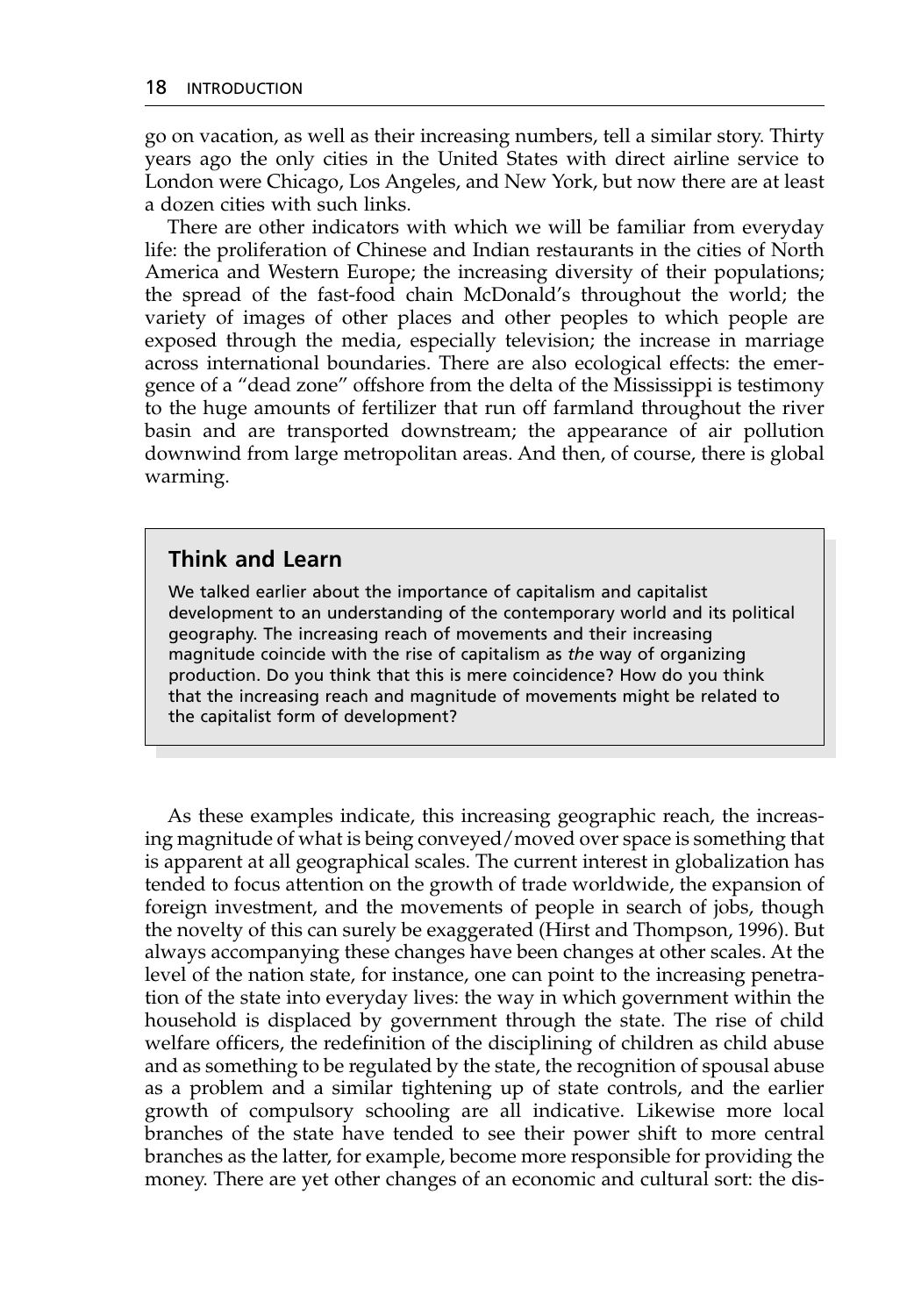placement of the local provider by chains (the fast-food chain versus the local hamburger joint, the chain hotels), the decline of minority languages and even dialects; and the increasing distances over which people have been able to move in their daily lives, using the bicycle, the train, the bus and car, the airplane.

## **Think and Learn**

We have been talking about the increasing geographical reach of movements and their increasing magnitude by reference to more global and national scales. How do you think these arguments apply to metropolitan areas? Would you expect there to have been similar changes there? What sorts of movements might exemplify this?

In terms of political geography, and in particular the geographic structure of the state, the effects of this have been contradictory. There has been territorial *integration* and there have been tendencies also towards *disintegration*. On the one hand we can point to the extension of jurisdictional boundaries, the emergence of new territorial structures at larger scales which come into being in order to facilitate movement and the advantages it can bring. The most striking recent example of this has been the European Union (EU). The control that member states once had over trade regulations has been ceded to the European Commission in Brussels, creating an area within which commodities are free to move from one country to another. The justification for this was the classic free trade argument: that it would induce increased competition, heightened specialization, and therefore increased efficiency, lower prices, greater prosperity. The recent adoption of a common currency (the euro) by most of the members has promoted this goal still further by eliminating the currency risk that exporters typically face.

There are other inter-nation arrangements around the globe also aiming to dismantle trade barriers among members – the North American Free Trade Area or NAFTA uniting Canada, Mexico, and the US is one example, and the free trade area linking Australia and New Zealand is another. But none have such far reaching goals as the EU. One should also point to the European empires as earlier attempts to capture the advantages of moving commodities over long distances; though clearly the distribution of those advantages was geographically highly uneven between imperial power on the one hand and the colonies on the other.

There have also been disintegrating effects, however. Decolonization and the breakup of the Belgian, British, Dutch, French, and Portuguese empires produced a massive increase in the number of individual states during the period from about 1950 to 1980. Since the ending of the Cold War there has been another burst of territorial fragmentation. The most obvious expression of this has been the breakup of the Soviet Union, creating the independent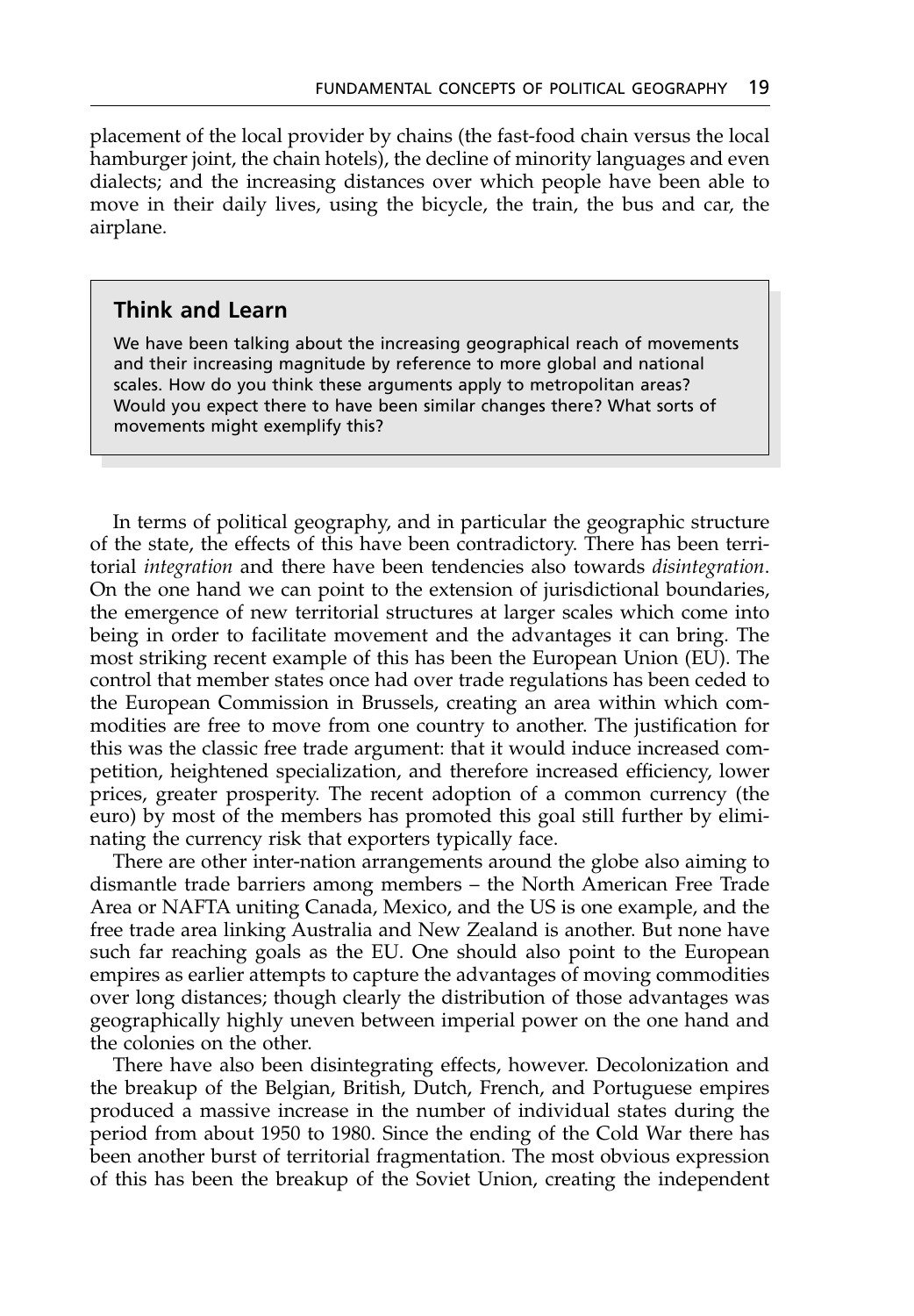states of Ukraine, the Baltic states of Estonia, Latvia, and Lithuania, and those of the Caucasus (e.g. Armenia, Azerbaijan) and former Soviet Central Asia (Turkmenistan, Uzbekistan, etc.). But the former state of Yugoslavia has given way to five independent states. In Italy the northern region has threatened to break away and form its own state. In the UK substantial devolution to Wales, Northern Ireland, and Scotland is under way, raising questions as to how long the United Kingdom will indeed remain "united."

All of these partitions and fragmentations have effects on movements; and that, of course, is the point. They can, for example, lock up fiscal resources: prevent the leakage of taxes to populations elsewhere. The drive for an independent Scotland, for example, gains energy from the prospect of diverting the highly lucrative severance taxes imposed on the North Sea oil industry centered in Aberdeen to exclusively Scottish use. They can alter the geography of civil service appointments so that cultural minorities are no longer administered by those defined as alien: Croats by Serbs, Estonians by Russians, and so on. And they can protect infant industry from "foreign" competition and so nurture a native capitalist class.

These are tendencies, moreover, that apply at many different geographical scales: not just the more global with its nation states, empires, and free trade areas but also the metropolitan. Within every metropolitan area there are competing tendencies towards greater integration, greater centralization of power, and tendencies that would enhance the power of constituent local governments or even neighborhoods. So at the same time that metropolitan areas move towards a common water and sewerage system, a metropolitan airport authority and transport authority, for example, there may be counter movements: demands from neighborhoods that decisions on land use rezonings be delegated to them. And there will be resistances: resistance to the creation of larger, metropolitan-scale school districts that would change pupil compositions in ways seen as threatening by some.

So whatever the outcome – integrating or disintegrating, unifying or fragmenting over space – there is always a struggle over what is good for "our neighborhood/city/region/country" since some are likely to benefit from particular territorial projects and others will lose. This is because of what those projects will do to various movements of people, commodities, tax resources, school pupils, etc., and what the implications of those movements are for different social groups: for employers as opposed to workers, for black parents as opposed to whites, for the middle class as compared with those of lesser means, for those who see themselves as paying more in taxes than they receive in government benefits versus those who see themselves as net beneficiaries, and so on.

To illustrate these points I now want to move to some examples. These are very different and have been selected in order to illuminate different aspects of the argument set forth above. We will look, for instance, at the struggle around acid rain in the US because of the way it underlines the importance to politics of our relation to nature. The notion of a separate state of Padania in Northern Italy is important because of the way it shows how what is disintegrating at one scale (that of Italy) has integrating effects at a larger scale, since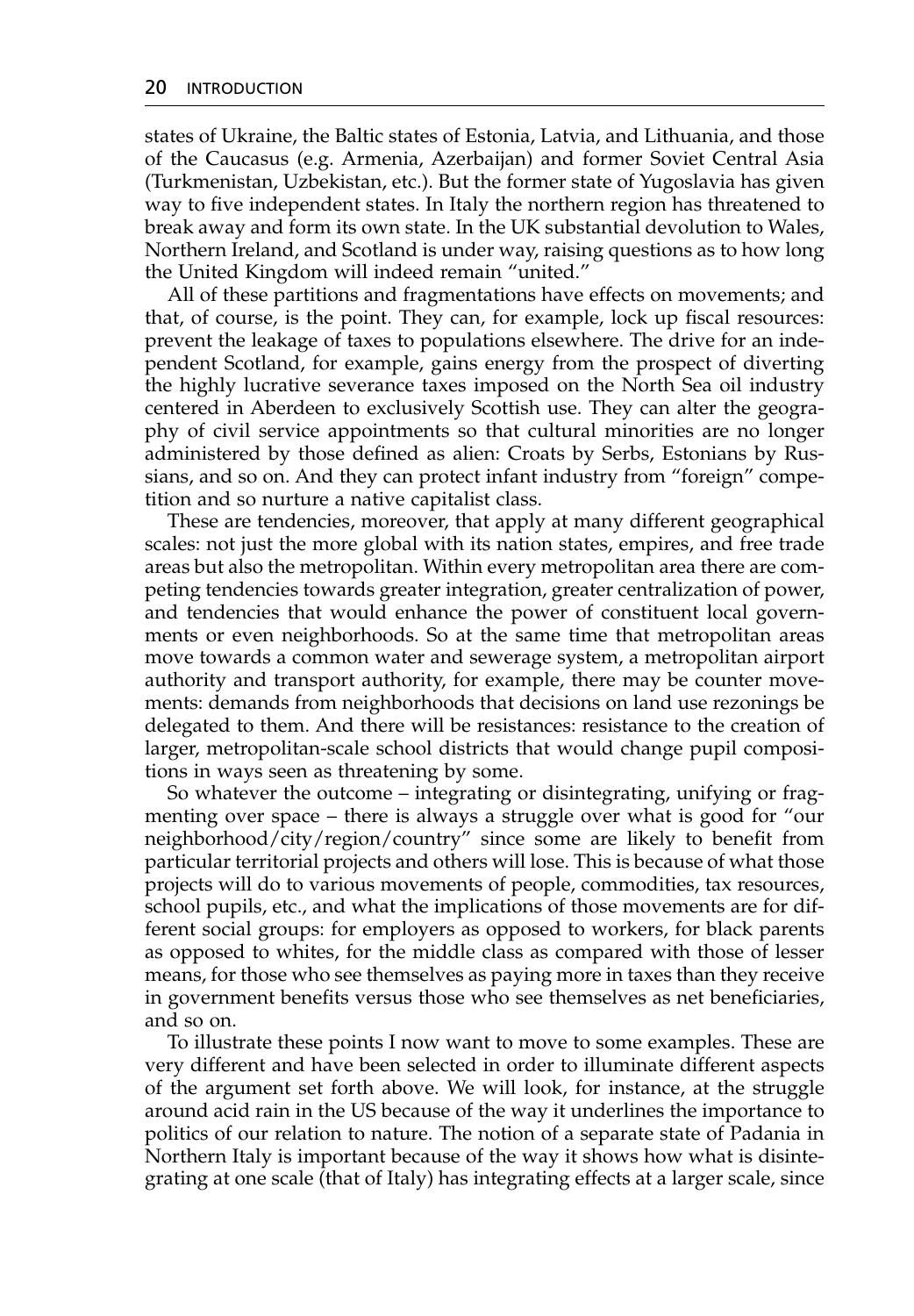it was seen as facilitating the fuller integration of Northern Italy into the European Union. The discussion of Chinese migrants to Vancouver and the subsequent politics, on the other hand, brings together the cultural and the urban.

## *Case study 1 The breakup of Italy?*

The notion of an independent state of Padania in the north of what is presently Italy, leaving a rump Italian state in the south, is an idea that has generated increasing attention over the past ten years or so. It is the brainchild of a political party known as the Northern League. The forerunner of the Northern League was the Lombard League, which was founded in 1981 and which changed its name in 1992. Both the Lombard League and the Northern League have drawn their support from what is the most modern and prosperous part of Italy. And that support is not insignificant. In 1992 they got 25–30 percent of the vote in Lombardia and landslides in neighboring Piemonte and Veneto where it became the second largest party. Even so, and despite secessionist demands, it is not clear that this is the ultimate goal of the movement. Another of its proposals, for example, has been for greatly enhanced regional autonomy. This idea envisages dividing Italy into three regions, North, Central, and South. Each would have its own parliament with responsibility for income tax, health care, and education. The suspicion is that if the Italian state could be restructured to the advantage of the North, then that would be the end of the matter.

The appeal of the Northern League is to a hostility towards three closely intermeshed objects: Southerners, the South (figure 1.3), and the Italian state. The South of Italy is the backward part of the country and has been for a long time. In 1988 unemployment was a relatively meager 7.7 percent in the North but 21 percent in the South. Gross regional product per capita also varies. That in the South is barely two-thirds of that in Italy as a whole but as a result of transfer payments from the rest of the country – largely the North – the standard of living enjoyed by Southerners was much closer to the national average (83 percent in 1987). This uneven development has been the condition for two processes impacting on Northerners.

In the first place there has been considerable migration from the South to northern industrial cities like Turin, Bologna, and Milan. This has in turn engendered hostility on the part of Northerners, not so much through fear of job competition but more because of perceived cultural differences. There is, for example, a fear of mafia influence and concern about the intrusion of the "kidnapping industry," based in Sardinia and Calabria, into the North. There is also a broader sense of difference rooted in the urban–rural contrast between Northerner and immigrant. The fact that they occupy the lower levels of the occupational hierarchy in the North and so are more vulnerable to layoffs has also made them an easy target as lazy and welfare-dependent.

Second, uneven development has been the motivation for various programs aimed at improving living standards in the South: programs aimed at enhancing economic development there and, if that should not suffice, redistributing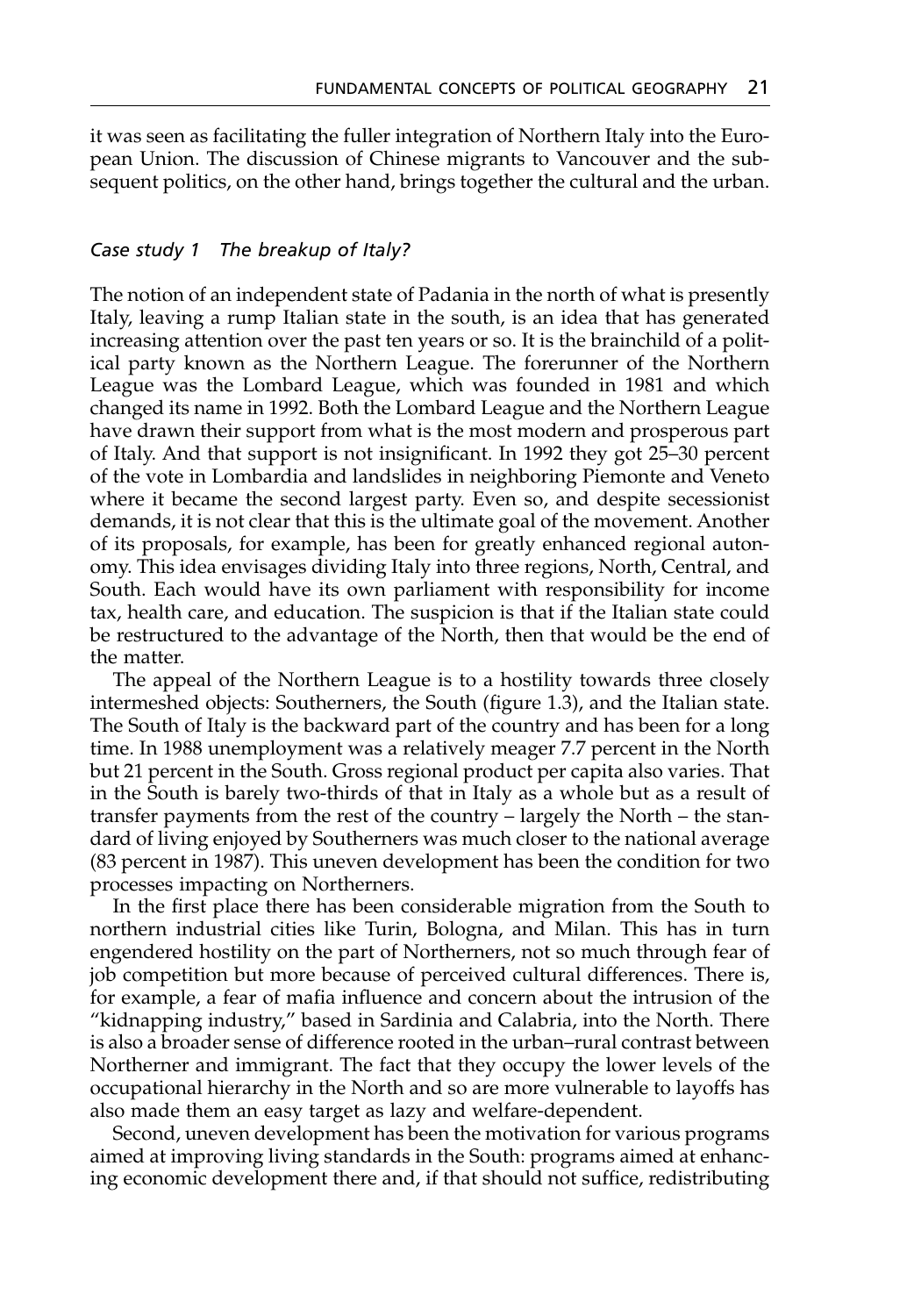

Source: a, after The Economist, March 29, 1997, p. 58; b, after The Wall Street Journal, September 13, 1996, p. A8. *Source:* **a**, after *The Economist*, March 29, 1997, p. 58; **b**, after *The Wall Street Journal*, September 13, 1996, p. A8.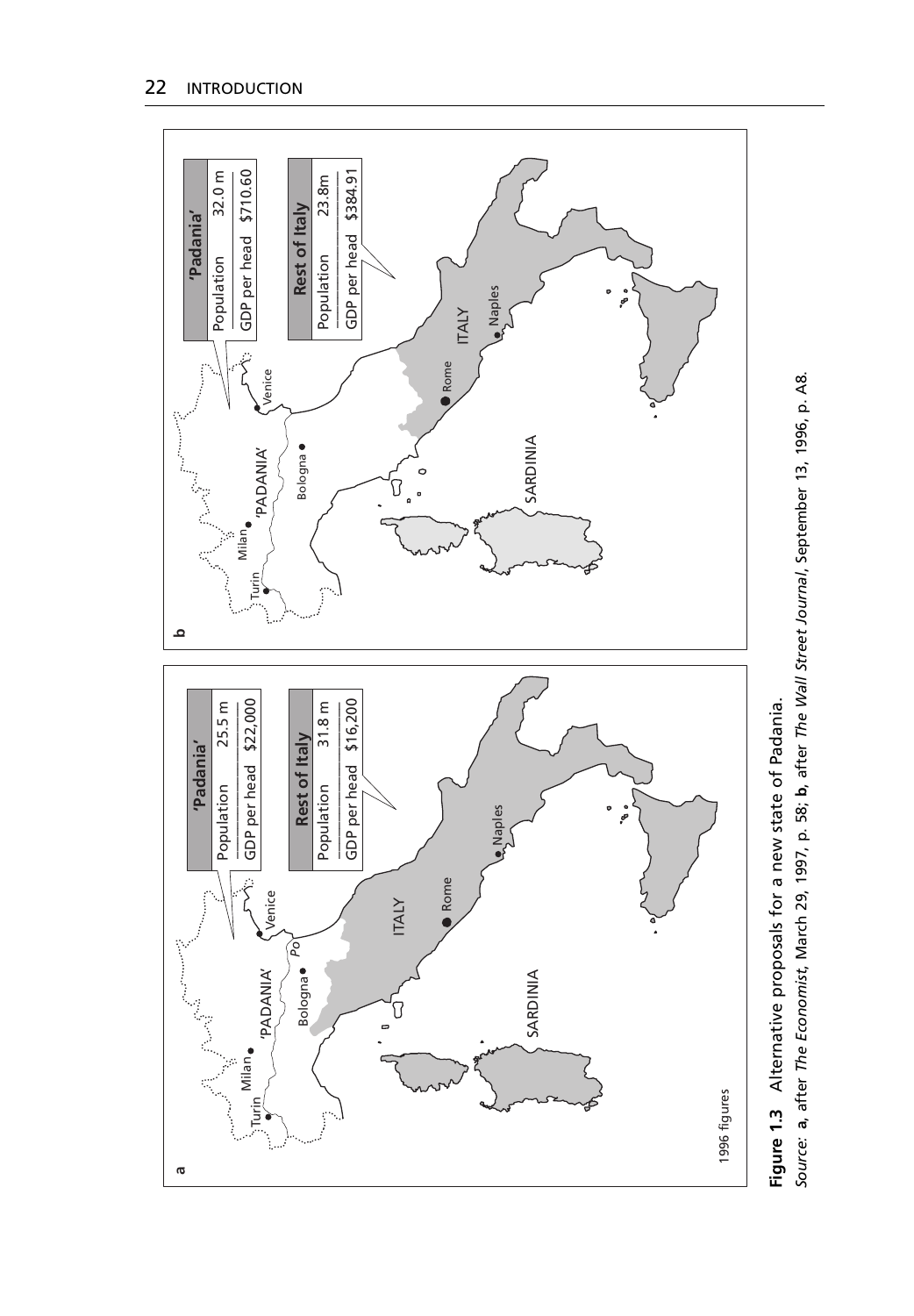

**Figure 1.4** An example of the Northern League's anti-Southern propaganda. Note the sense of territorial exploitation depicted by this cartoon: the Northern hen is exerting considerable energy in laying eggs that go to benefit the South, as represented by the peasant woman. The inclusion of the word "Roma" underneath her figure identifies the Roman bureaucracy as part of the problem as well.

*Source:* B. Giordano (2000) "Italian Regionalism or 'Padanian' Nationalism – The Political Project of the Lega Nord in Italian Politics." *Political Geography Quarterly*, 19(4), 462.

income. The perception of many Northerners is that those programs have been at their expense (figure 1.4). This is part of the reason for hostility to the Italian state since it is seen as the mediating force in these efforts at Southern uplift. But it is not the only reason. The Roman bureaucracy is also despised for its inefficiency and corruption. This in turn is linked to the bogy of the Southerner since the Italian civil service, particularly in the lower echelons where it comes into contact with the Italian public – postal workers and railroad employees, for example – is manned disproportionately by Southerners (up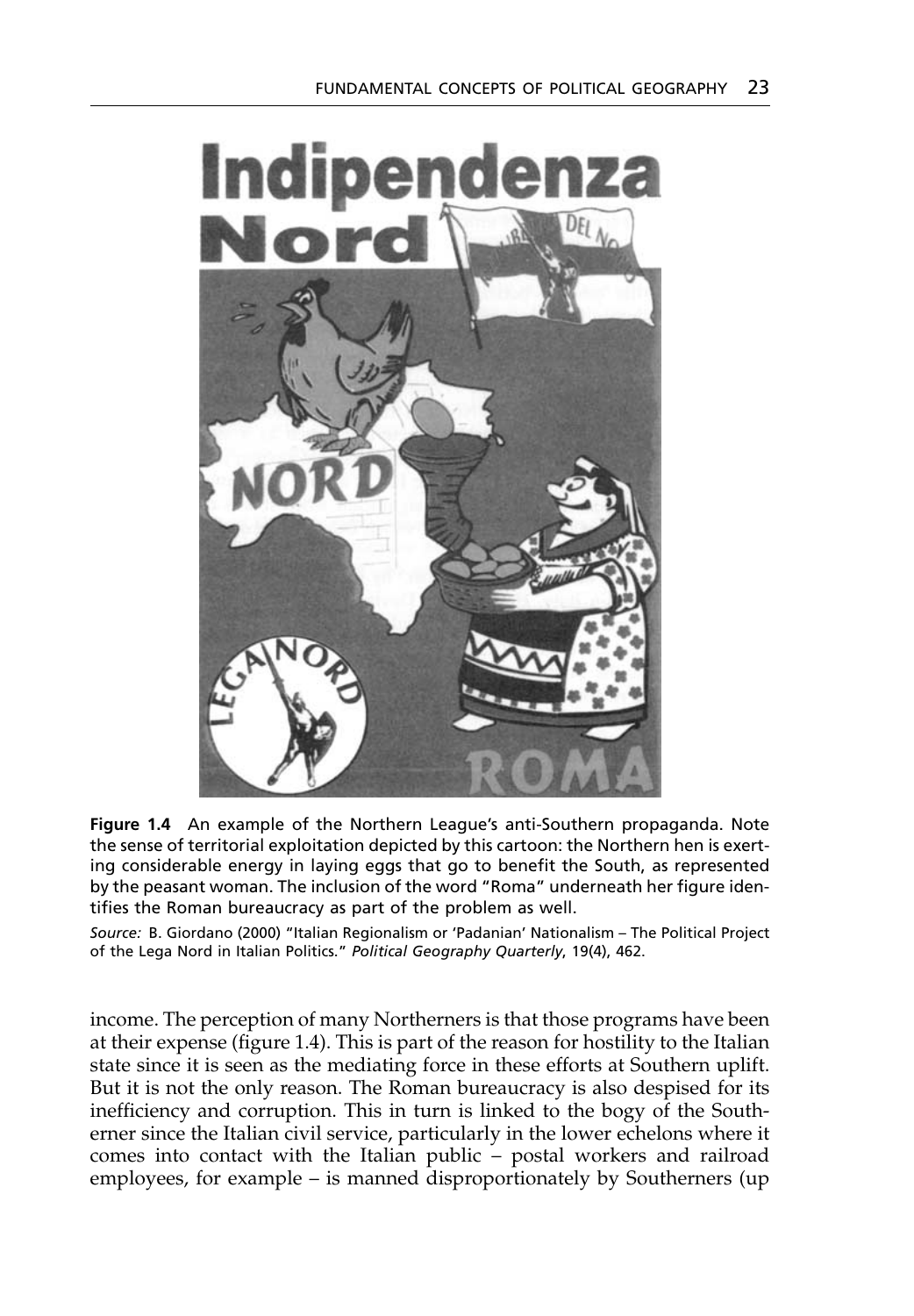to 80 percent according to some accounts). Accordingly the Northern League is characterized by strong hostility not only to the South and to Southerners but to the central state itself, which is seen as fiscally oppressive, corrupt, and inefficient. Small businesses complain about the stifling bureaucracy and bad public services while tax rates on individual and corporate incomes are indeed high by international standards. The dominant feeling is one of exploitation to the advantage of the Roman bureaucracy and the South.

On the other hand, there are also important conjunctural elements that help to explain the appeal of the Northern League. In the first place the end of the Cold War and the Soviet threat has meant changes in the Italian party system. The Communist Party has lost some of its grip on the Italian working class; while the party that for a long time dominated the Italian right wing, the Christian Democrats, has lost its credibility as a shield against communism. This has created an opening for the Northern League.

In the second place there has been the attraction of the European Union. Italy is a member of the EU but membership of the latest phase of its development, European Monetary Union (EMU), required meeting criteria that business people in Northern Italy feared would be difficult to achieve given the Southern incubus. An attraction of the EMU is that while Italian firms can borrow more cheaply within the EU than they can in Italy, membership of the EMU eliminates the currency risk.<sup>11</sup> In the event Italy did indeed meet the criteria through reducing its budget deficit, but with the South, and the demands made by the South on the national budget, it looked for a while as if this might be difficult.

As a national movement the drive for an independent state of Padania is unusual. This is because typically national movements are not just driven by motivations of the clearly material sort that are driving the Northern League. Rather there is commonly a strong sense of difference with respect to nonnationals: a sense of difference in terms of culture, history, senses of belonging and solidarity that go to create a distinct national identity. But there is little or no Padanian identity, apart from some minor differences of dialect, and little hint of how it might be constructed: no distinct history, no political entity such as a provincial subdivision of Italy, for instance. On the other hand, in material terms many in Northern Italy clearly believe they would be better off with a state of their own. And the fact that Italian nationalism is weak is also a factor that works in their favor.<sup>12</sup>

## *Case study 2 States and the federal government: the acid rain issue*

In Italy the response to what is perceived to be some regional disadvantage has been to propose a restructuring of the territorial structure of the state,

<sup>11</sup> The risk, that is, of (e.g.) borrowing German marks but having to pay back at a rate of exchange adverse to the borrower owing to inflation and a devaluation of the Italian lira.

<sup>12</sup> There is an old saying that little holds Italy together apart perhaps from its soccer team (*The Economist*, November 8, 1997, p. 13 of Special Supplement on Italy).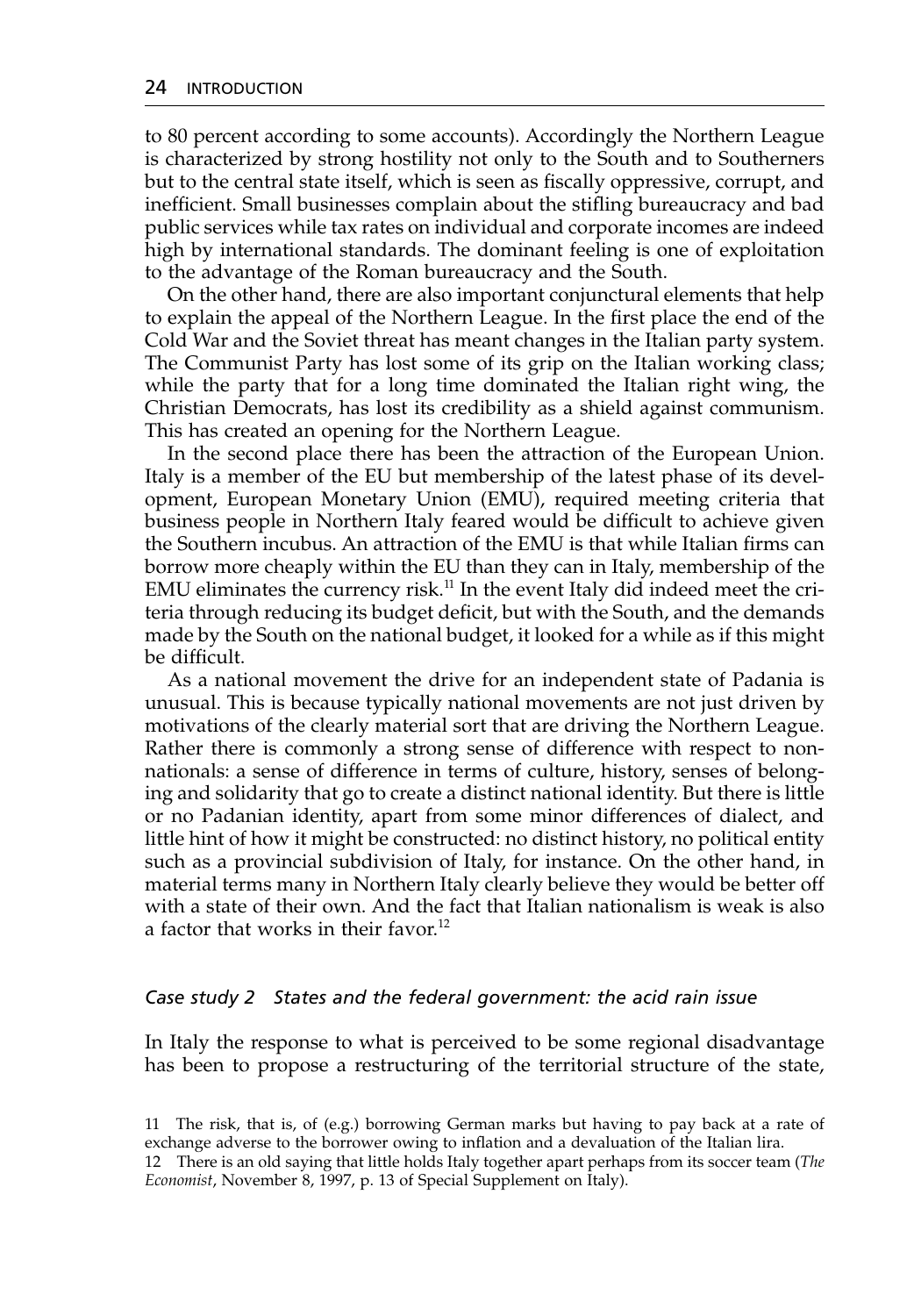

**Figure 1.5** Acid rain levels in the US, 1994. Unpolluted rainfall has a pH (acidity) level of 5.6. Readings below that indicate the presence of acid rain, and the lower the figure, the greater its intensity. Note the relatively low readings across the Middle Atlantic and Northeastern States of the US. These were the areas from which greatest pressure was brought to bear on the federal government to do something about the problem. The result was the Clean Air Act of 1993. And indeed if you check the same map for 1999 (http://nadp.sws.uiuc.edu) you will see that there have been reductions in intensity in that area. Note also that one of the biggest offenders in the production of acid rain, Ohio, had very low pH readings, presumably as a result of the burning of high sulfur coal in States further west like Illinois and Indiana. *Source:* National Atmospheric Deposition Program/National Trends Network (http://nadp.sws.uiuc.edu).

though whether that restructuring should take the form of fragmentation or federalism is undecided. In the case to which we now turn the territorial structure of the state, through its capacities for controlling movements, has also been to the forefront. But here the movements to be controlled are not those of people or tax resources but of air pollutants. And for the affected regions to have broken away from the United States, in the way that some in Italy support the idea of an independent Padania, would have served no useful purpose. This is because it would have impeded their ability to control the acid rain at its source: a source that lay elsewhere.

Acid rain is something that seriously afflicts areas in the northeastern part of the US, including New England and the States of the mid-Atlantic seaboard, including New York and Pennsylvania (see figure 1.5). It has a number of dele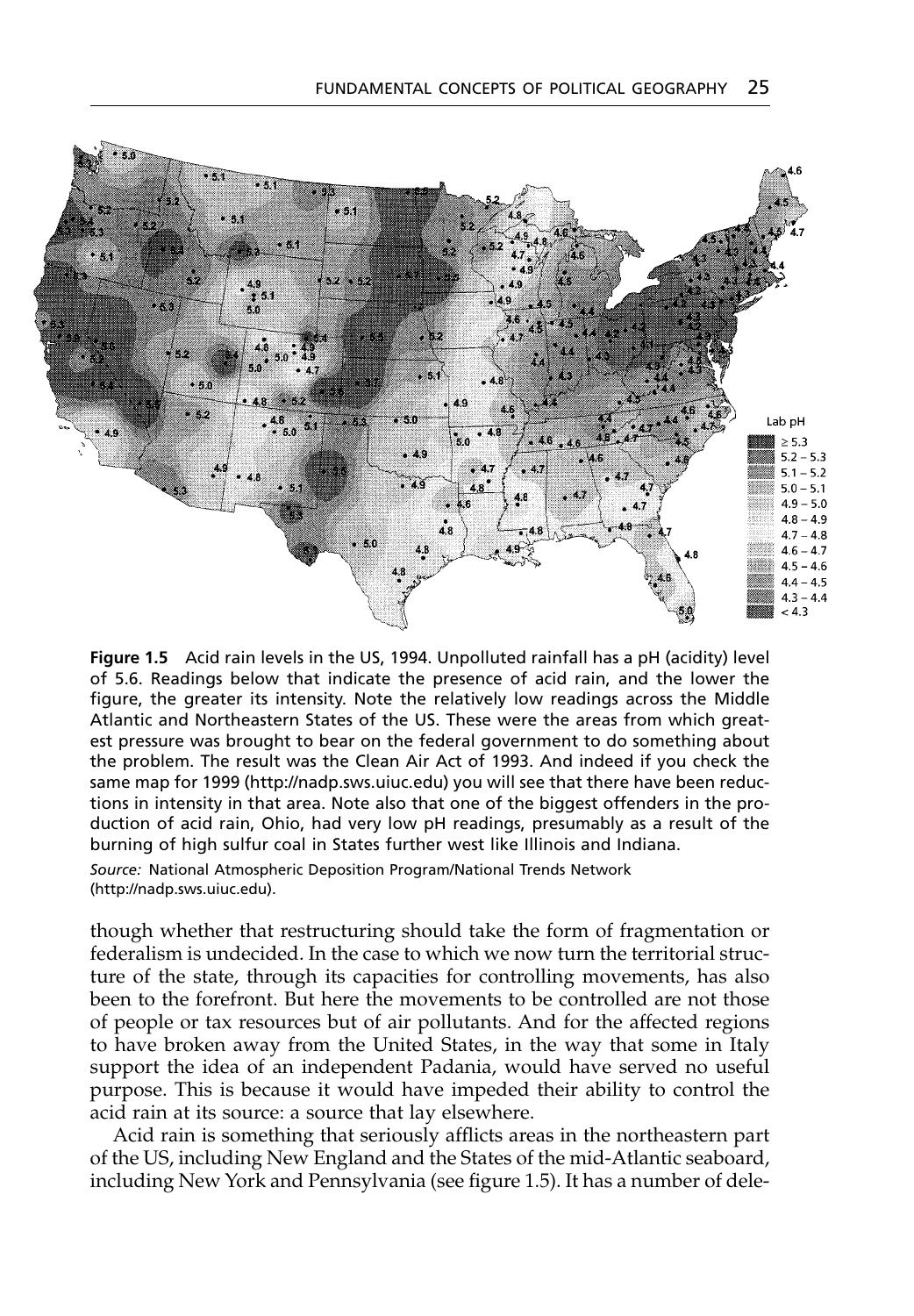terious effects on ecosystems significant to people. It tends to kill off freshwater fish, for instance, and can also kill forests. It has implications for the hunting, fishing, and timber industries therefore.

Chemically it is a highly dilute form of sulfuric acid. It results from the mixture of sulfurous particles with water vapor aloft. These sulfurous particles originate in the smoke emitted from factories and power stations burning fuels with a high sulfur content. In the American cases these factories and power stations are found, by and large, in the Midwest. Their effluent mixes with water vapor which is then displaced by the prevailing winds to the east and northeast where it condenses and falls to the earth as acid rain. The view of the environmental and economic development lobbies in the Northeastern and Middle Atlantic States, therefore, was that the solution to acid rain lay in some sort of regulation of smokestack emissions in the Midwest. This became the core of various policy initiatives going back to the seventies and culminating in the federal Clean Air Act of 1993.

The earlier approach had been to try to persuade the Midwestern States to undertake their own initiatives aimed at controlling high sulfur emissions. This proved impossible. State Environmental Protection Agencies, recognizing the substantial costs it would impose on respective State economic bases, simply dragged their feet. Attention then shifted to the federal arena where those States could be forced to act. In short, the anti-acid rain forces mobilized those branches of the American state where they would have most leverage. And this in turn was to result in a further centralization of environmental policy at the federal level in the form of the Clean Air Act.

The Clean Air Act calls on the major sources of high sulfur emissions to simply reduce them. The major sources targeted have been the power stations burning high sulfur coal. The possible solutions are twofold. The first is that the electric utilities install so-called scrubbers in their smokestacks: these take most of the sulfurous particles out of the smoke prior to it leaving the smokestack. The second solution is to burn low sulfur coal. Which solution to adopt has been a major source of contention in the States most affected: Illinois, Indiana, and Ohio. The difficulties have been several-fold.

The scrubbers are expensive and this would result in higher electricity prices in the States affected. This in turn would have impacts on major electricity users and on the ability of State development departments to attract in new businesses. Major electricity consumers in particular, like the automobile industry, have been important sources of pressure for the power companies to adopt the low sulfur coal solution. The problem with this, however, is that the high sulfur coal that is burnt comes from the Midwestern States in question. To cut back the consumption of high sulfur coal in favor of the low sulfur variety would result in serious unemployment in respective coal mining industries. As a result the coal mining companies have lobbied in favor of the scrubber solution and against low sulfur coal.

There are other pressure groups involved from outside the Midwest and quite apart from the Northeastern and Middle Atlantic States affected by acid rain. Low sulfur coal is an important export for some Western States, in particular Colorado, Montana, and Wyoming. They all supported the Clean Air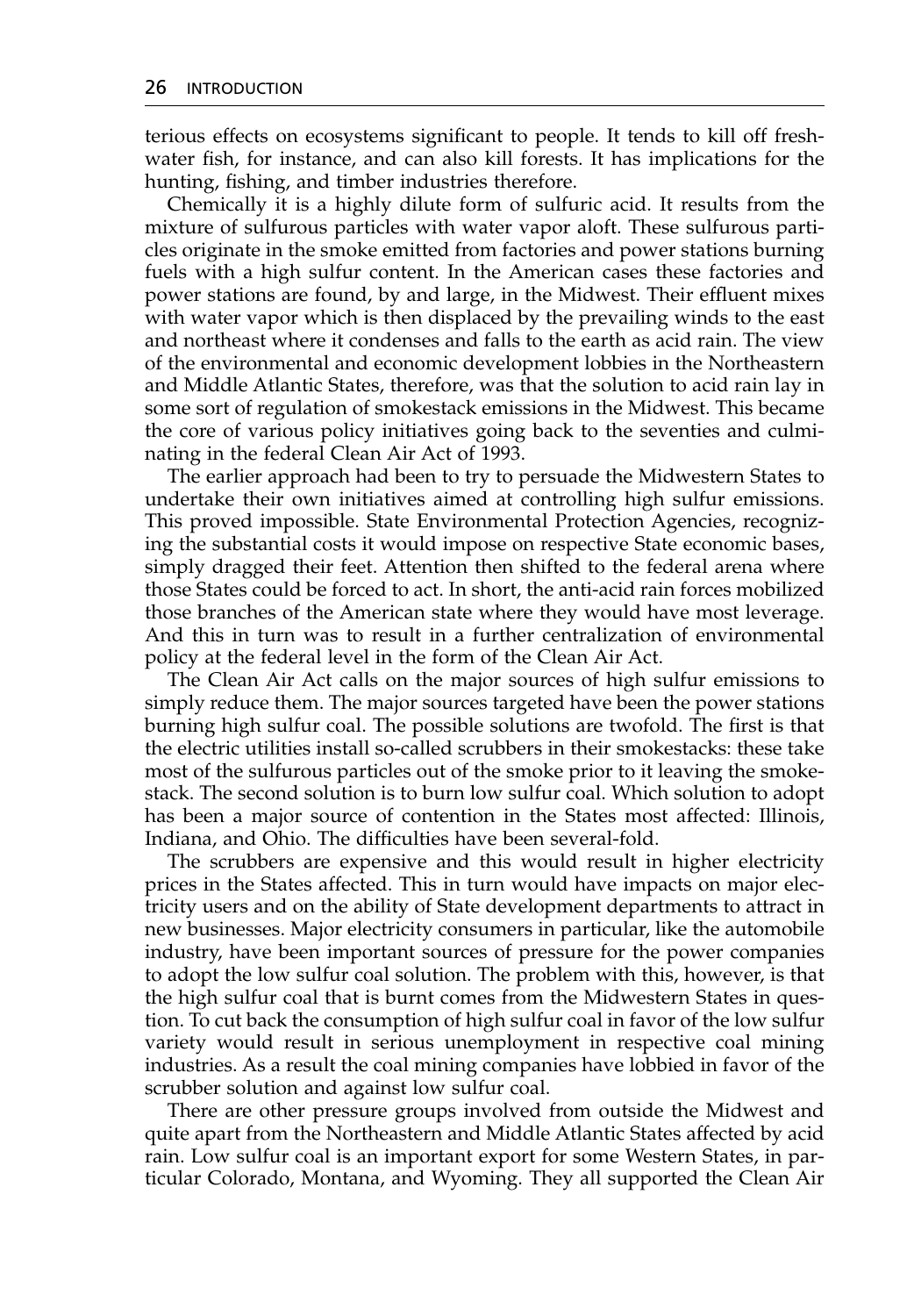Act of 1993 because they believed it would increase the demand for their low sulfur coal. At the same time they have opposed any policy that would increase the likelihood of the power companies installing scrubbers.

The Midwestern States affected, like Ohio, pushed for federal subsidies to defray the cost of the scrubbers, i.e. a federalization of the cost of the legislation alongside a federalization of regulation. This was vigorously opposed by the low sulfur coal producers and respective States which benefit from severance taxes on the coal extracted. In this, moreover, there has been some overlap with the interests of other Western States, like California. Many of these States have relatively high electricity rates. The high sulfur coal burning States of the Midwest, on the other hand, have often enjoyed relatively low electricity rates and this has redounded to the benefit of their economic development initiatives: it has made them more attractive for some firms (than, say, California) as places in which to invest. Federal subsidies for the installation of scrubbers would do nothing from their viewpoint to "level the playing field." They too, therefore, have opposed a federalization of defraying the costs of clean air.

Another approach by the high sulfur coal-producing States has been to give financial incentives to the utilities if they continue to buy in-State coal. This does not mean that the utilities can ignore the Clean Air Act; only that the scrubber option becomes financially more palatable. But this too has been opposed by the coal producers of the States of Colorado, Montana, Utah, and Wyoming operating through their lobbying association, the so-called Alliance for Clean Coal. The basis of their case is that this interferes with the commerce clause of the US Constitution which proscribes barriers to trade between the States.

In this case study ecological issues mingle with the economic, all within the framework of strong territorial interests. Movements are at stake and they are not all channeled by those natural pathways that convey the acid rain. Rather they are structured by market gradients in contrast to those of the world's atmospheric pressure differentials. So alongside attempts to block the effluents causing acid rain at their source there have also been initiatives designed to exploit the new markets that were seemingly in prospect, to the extent that the effluent producing States actually opted for the low sulfur coal alternative. And of course, as we have seen, the States producing low sulfur coal took the necessary legislative steps, or more accurately legislation-blocking steps, that that would require. Clearly in this instance, at least, and in contrast to the common image, environmental action may have its market appeals!

## *Case study 3 The monster houses of Vancouver*<sup>13</sup>

If ecological effects are increasingly felt "at a distance" and to a substantial degree, so too might it be said of cultural effects. The movement of people around the world creates juxtapositions that can be the source of strong

<sup>13</sup> This discussion is based on Mitchell (1993).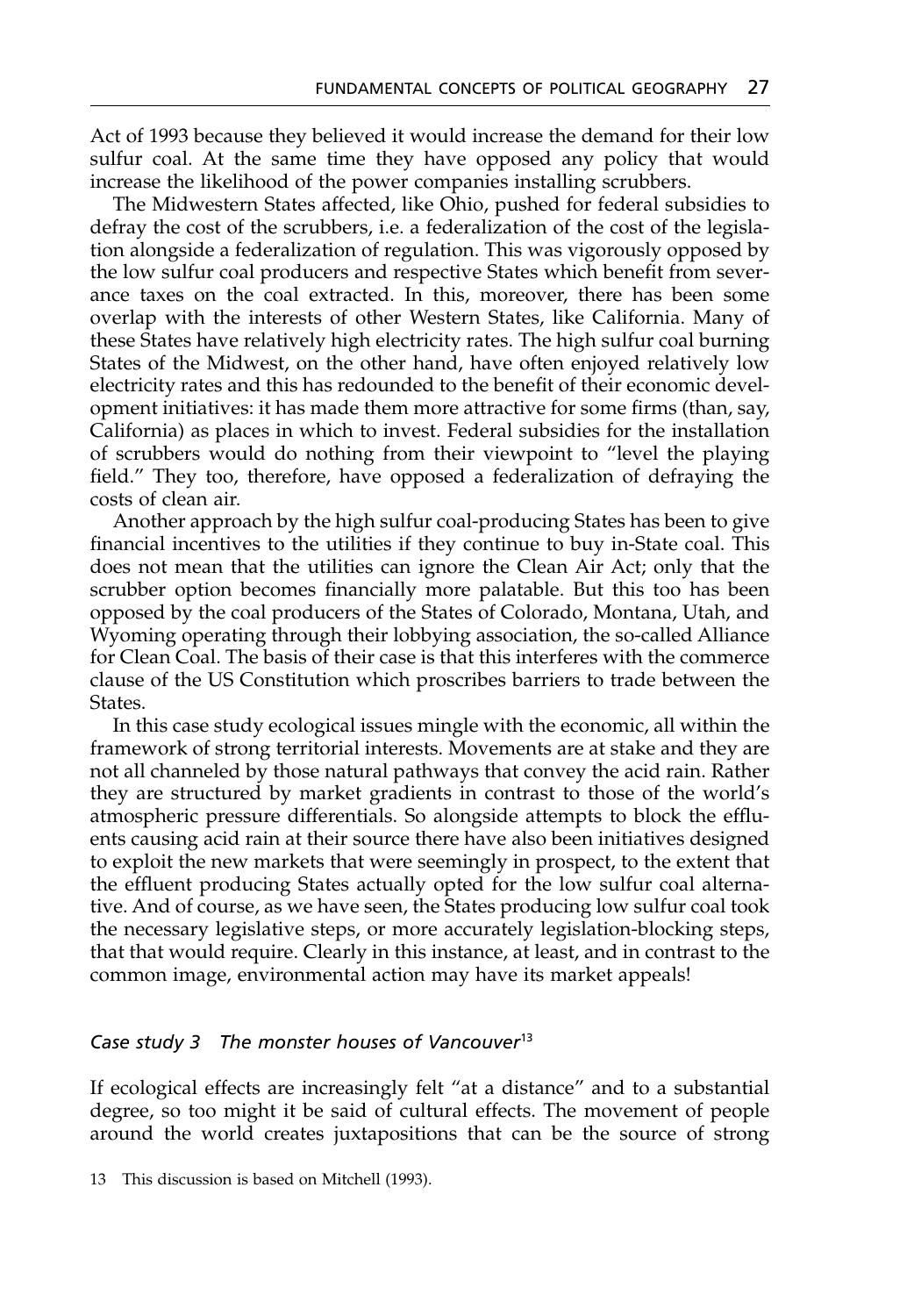exclusionary sentiment as cultural prerogatives, deeply embedded senses of superiority and power, get challenged.

To some degree these effects are closely bound up with movements more of an economic character. Countries, regions, and cities compete for capital on what seems like an increasingly global stage. And in some instances those who own the capital move with it. Such was the case of the wealthy Chinese who invested in, and set up residence in, Vancouver in the late eighties and early nineties.

Anticipating an increased anxiety level on the part of the Hong Kong Chinese as reunification with China in 1997 loomed closer, Canada set out to attract the wealthy as immigrants. Starting in 1984 a business immigration program aimed at this group was initiated. In exchange for a higher processing priority for immigration they were required to bring in a certain amount of money and commit to investing some of it. In 1991, for those moving to British Columbia (and usually therefore to Vancouver), they had to have a minimum personal worth of C\$500,000 and promise to invest C\$350,000 in a Canadian business over a three-year period. In Vancouver this legislation was acted on with vigor by a mix of local government officials and businesses that stood to benefit – like developers and banks – as a means of boosting the local economy. The result was a considerable inflow of wealthy Chinese into the city. In the single year of 1988, for example, British Columbia was the preferred destination for over 300 immigrants, and the vast majority of these would have ended up in Vancouver.

But although they were eagerly solicited by local business interests and local government in Vancouver there have been tensions, particularly with more elite elements of the Anglo-Canadian mainstream in the city. Most of the tensions have focused on the housing market, though the initial stimulus for disquiet was neighborhood change. There is, for example, a historic Chinese presence on Canada's Pacific coast and one which has always been marked by separate areas of residence. The new immigrants have not observed this norm and this has been an affront to the identities of the old Anglo elite. Historically racial separation has been seen as part of what it means to be a member of the Anglo ruling class. Adding to the sense of cultural threat have been the "monster houses" favored by many of the immigrants. Often with large extended families, they have sought appropriately large houses. But the way in which they have gone about this has been to purchase property in the more desirable neighborhoods, demolish the existing structure, and replace it with something that consumes a much larger proportion of the lot's surface area: hence the sobriquet "monster houses." This has served to further disrupt the sense of cultural integrity of the Anglo elite as their architecutural tastes have been quite different: mock Tudor, for example, in an ample garden with numerous trees. And in addition to neighborhood change there have been wider housing market effects. Housing prices in the Vancouver area have accelerated considerably and this has sparked concern on the part of residents that their children would not be able to afford to live in the city.

The response of the Anglo elite to these threats has been various. One has been to call for new restrictions on the proportion of the lot area that a house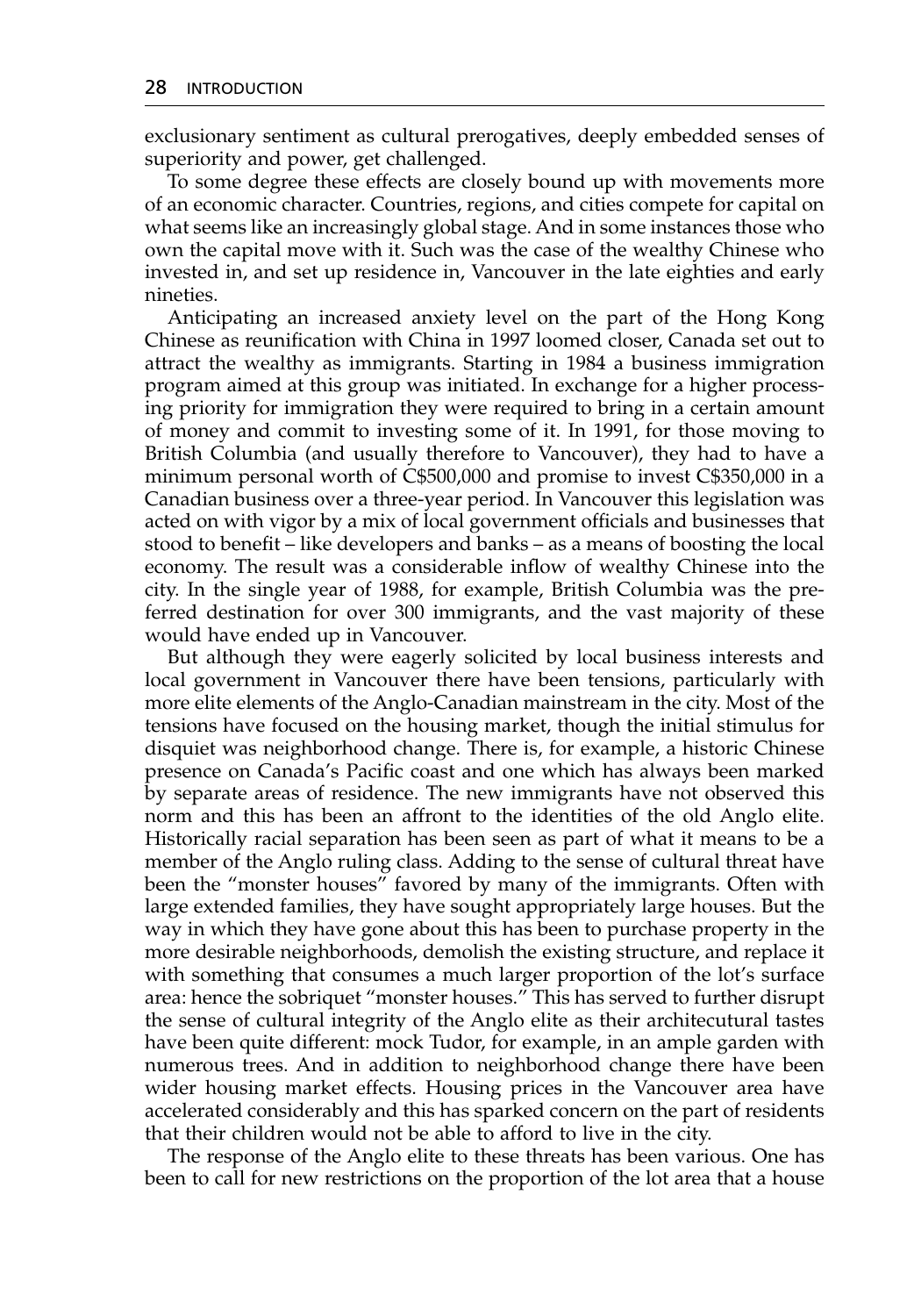can consume, in order, one assumes, to inhibit the purchase of property by the Chinese in choice neighborhoods. The other, of course, is to stop encouraging the Chinese to come and live in Vancouver. But both of these actions are problematic from the standpoint of those who want to see the Chinese comfortable about living in Vancouver and continuing to bring their money and invest it in the city. In other words a struggle over the nature of Vancouver, what and who it should consist of, has been joined between the old elite concerned about their neighborhoods and those business elements who want to see the city's economy grow.

The local growth lobby, for instance, has been anxious to see the Hong Kong link preserved. It has therefore been closely associated with think tank research into the housing market demonstrating that the housing price rise has nothing to do with the arrival of the Chinese but that it is the baby boom that is responsible. The other part of the counter-offensive has been to claim the moral high ground. Accordingly the opposition has been branded as racist. There has also been an attempt to align their position on the Chinese with the idea of multiculturalism which had been embraced earlier by the Canadian state and which was designed for purposes quite other than encouraging the immigration of the wealthy with a view to boosting local economies. This is the idea of equal rights under law but respecting the fundamental differences of individuals that stem from diverse cultural and "racial" backgrounds. But as Mitchell (1993, p. 265) comments, "the attempt to shape multiculturalism can be seen as an attempt to gain hegemonic control over concepts of race and nation in order to further expedite Vancouver's integration into the international networks of global capitalism."

#### **Summary**

The central focus of political geography, the point from which it starts and to which it returns, is defined by the twin concepts of territory and territoriality. Neither of these can be understood apart from each other. In order to talk of territory one must talk of territoriality and vice versa. Territoriality refers to actions designed to exercise control over some area: the territory. Territory and territoriality, therefore, bring together the two concepts of space and power: geography and the political, as in political geography. Accordingly, in order to understand territory and territoriality we need understandings of relations over space and of politics.

Territoriality is rooted in the contradiction between movement and fixity. In order to carry on their various activities people seek some fixity in their lives. They "settle" in particular places, become embedded in them through (e.g.) the relatively permanent transformations they make to the immediate environment (draining the land, cutting down the forests, building houses, creating tracks) and through the relations they develop with other people: relations of kinship, friendship, cooperation. But there are wider movements which either underpin or threaten these place-bound activities. These include natural movements like those that convey acid rain and socially mediated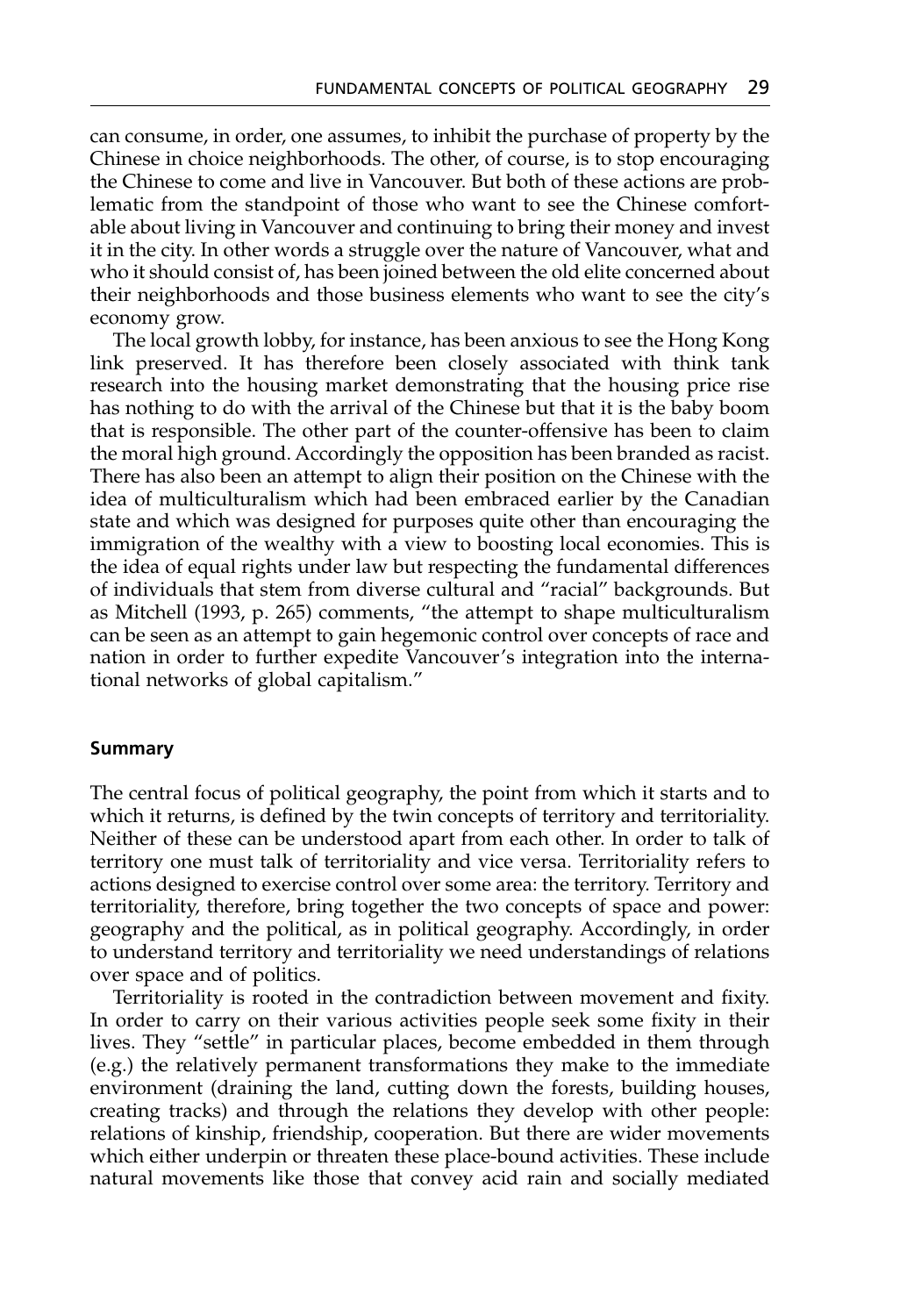ones like those of trade. There are also displacements of population which can result in the threat of invasion and dislodgement, and threats to a place-based identity as we discussed in the case of the Chinese immigrants to Vancouver. To protect the place-bound relations that they have created, therefore, people in particular areas seek to control the movements in and out of them by defending, excluding, including; in short by regulating this wider set of movements to local advantage.

The notion of power, on the other hand, is closely bound up today with that of the state. Most of what we talk about in this book will have to do with the state for in the contemporary world the state is an extremely important regulatory agent. This is not to say that it has been a universal of human existence. There have been stateless societies. But there have been no societies that lacked means of regulating their activities. Even today, regulation cannot be reduced to the state. But the state is now the ultimate regulator which either regulates directly or regulates the regulations of others.

The particular forms of regulation that we are most interested in in this book are those of a territorial sort. We look to the state to control the content of those areas important to us. In this regard the state is a highly appropriate vehicle, not just because of its regulatory power, but because of the territorial form of its jurisdiction: the tendency for it to regulate within relatively compact spaces so that it can indeed arbitrate between (e.g.) neighbors, or the movements coming from some place within its jurisdiction and impacting on others elsewhere. This is not to say that its territorial form is uncontested. Those who feel oppressed by the state may want to see it divided so that they can take control of one of its fragments: this is the goal of the Padanian project we reviewed in the case studies.

Rooting territoriality in the contradiction of fixity and movement, of course, serves to underline what territoriality is ultimately about: maintaining a relation to the material environment that will facilitate the realization of human needs. But we never deal with human needs in the abstract, but always with human needs as they are socially mediated. And so too is it with the activities through which we relate to the material world: they also are socially mediated since it is only in and through our relations with others that we can appropriate naturally occuring substances or forces. In brief, our powers and our needs with respect to that material world are *social* powers and needs. Our forms of production are social forms and our needs are socially defined. In today's world people's activities are coordinated through markets and they seek wages, profits and rents: the categories, in other words, of a capitalist society. Central to the notion of social process that we will draw upon in this book, therefore, is capitalism and capitalist development.

All of the case studies reflect these different concepts and how they interact one with another: the concepts of territory and territoriality, as structured by the tension between movement and fixity, the state and capitalism. The movements are diverse: acid rain in one instance, tax resources and people in another, and in the case of Vancouver, wealthy immigrants. In each case people have stakes in particular places that they seek to defend against the threats implied by these movements: investments in forests in the case of acid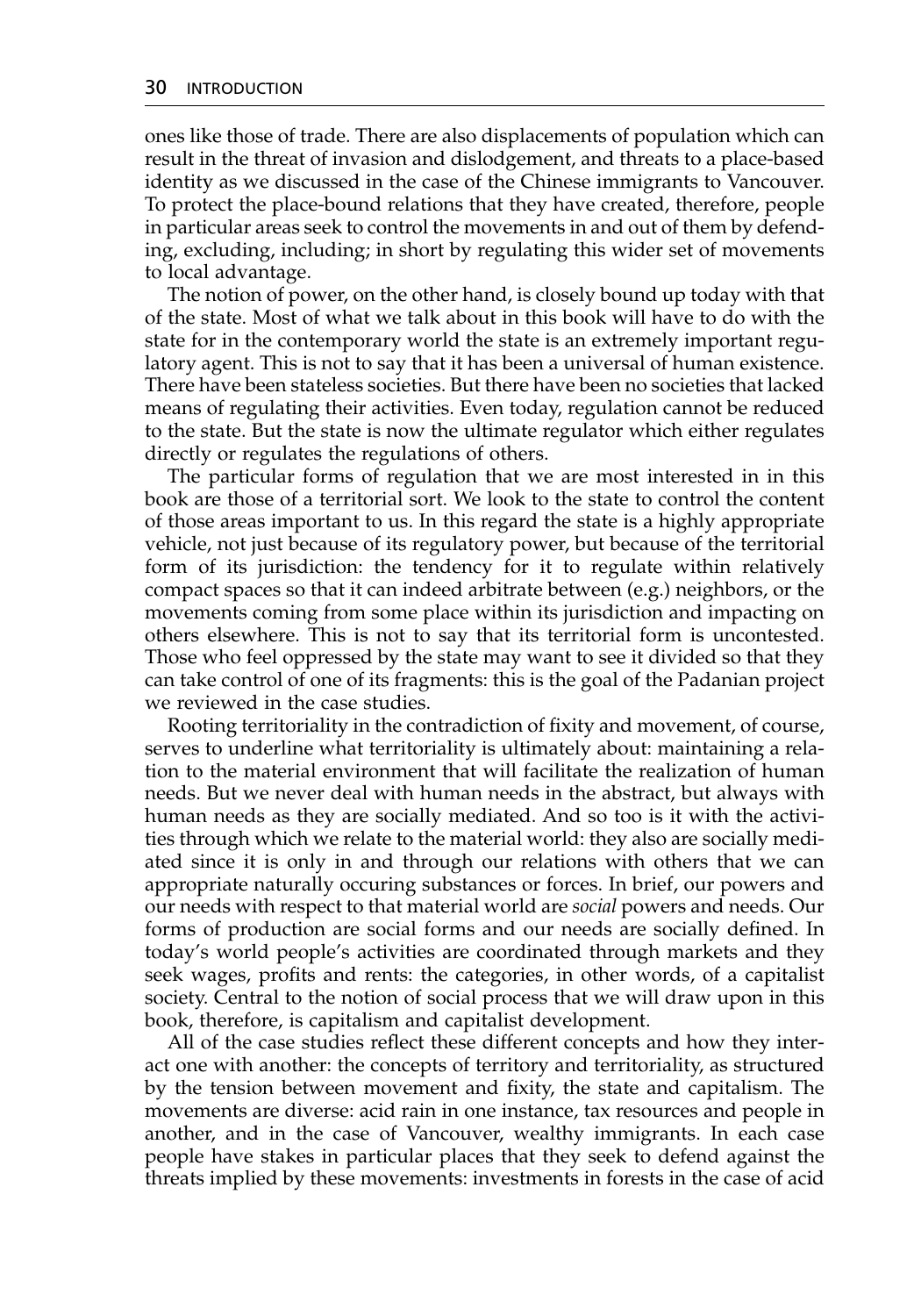rain, a local status for the Anglos of Vancouver, businesses and jobs in Northern Italy. In every case the movements are mediated in some way by capitalist forms of development – the desire of the booster lobby to attract inward investment, the need of the Midwestern power utilities to minimize their costs, the importance of being part of European Monetary Union for the businesses of Northern Italy. And finally, of course, the state is central to the action as it unfolds.

#### **The Organization of the Book**

The remainder of this book is divided into three major sections. Parts I and II take up the distinction made earlier in this chapter about the economic and the cultural, matters material and matters having to do with identity and feelings of significance. Part I addresses the economic, or more accurately the politico-economic: why, by whom, how, and where governments are mobilized in order to intervene in the production of economic geographies. The first chapter of this section, chapter 2, provides a general background of political economy as context for what is to come. Chapter 3 focuses on workplace issues, in particular those of economic development. Chapter 4, on the other hand, is concerned with issues we encounter in the living place: issues of schools, home values, housing availability.

Part II takes up the issue of Difference: how it is that we come to differentiate Others, how we define each other socially, how the state is implicated in this process of definition, how in short it is a state for Some rather than for Others, and the implications that has for identity and struggles around identity. Chapter 5 is the counterpart for this part of the book to chapter 2: it addresses the question of social definition and the politics of Difference in general terms, trying to establish some principles that can be applied in the two subsequent chapters. Chapter 6 applies these ideas to the formation of nations and nationalism, and why a sense of nationhood is so important to people. The final chapter of this section then examines from the same viewpoint some Differences that have become quite central to politics more recently – those of race and gender.

Part III examines political geography more explicitly from the standpoint of the state. For the most part, the first two sections of the book take the state for granted. It is part of the background. It is an organization that various interest groups and social movements mobilize in order to secure their ends. The state also has its own effects on those struggles. It endorses particular social orders. It redistributes, not least geographically. But quite why states should exist is bracketed. In chapter 8 we address the nature of the modern state and why it has the features it does: features that make it attractive to groups struggling to achieve ends of a territorial character. What we find is that the modern state is a necessary condition for that development, and its territorial character facilitates solutions to the territorial dilemmas that capitalist development confronts. Chapters 9 and 10 then explore two particular dilemmas confronted by states when they are placed in a geographical context.